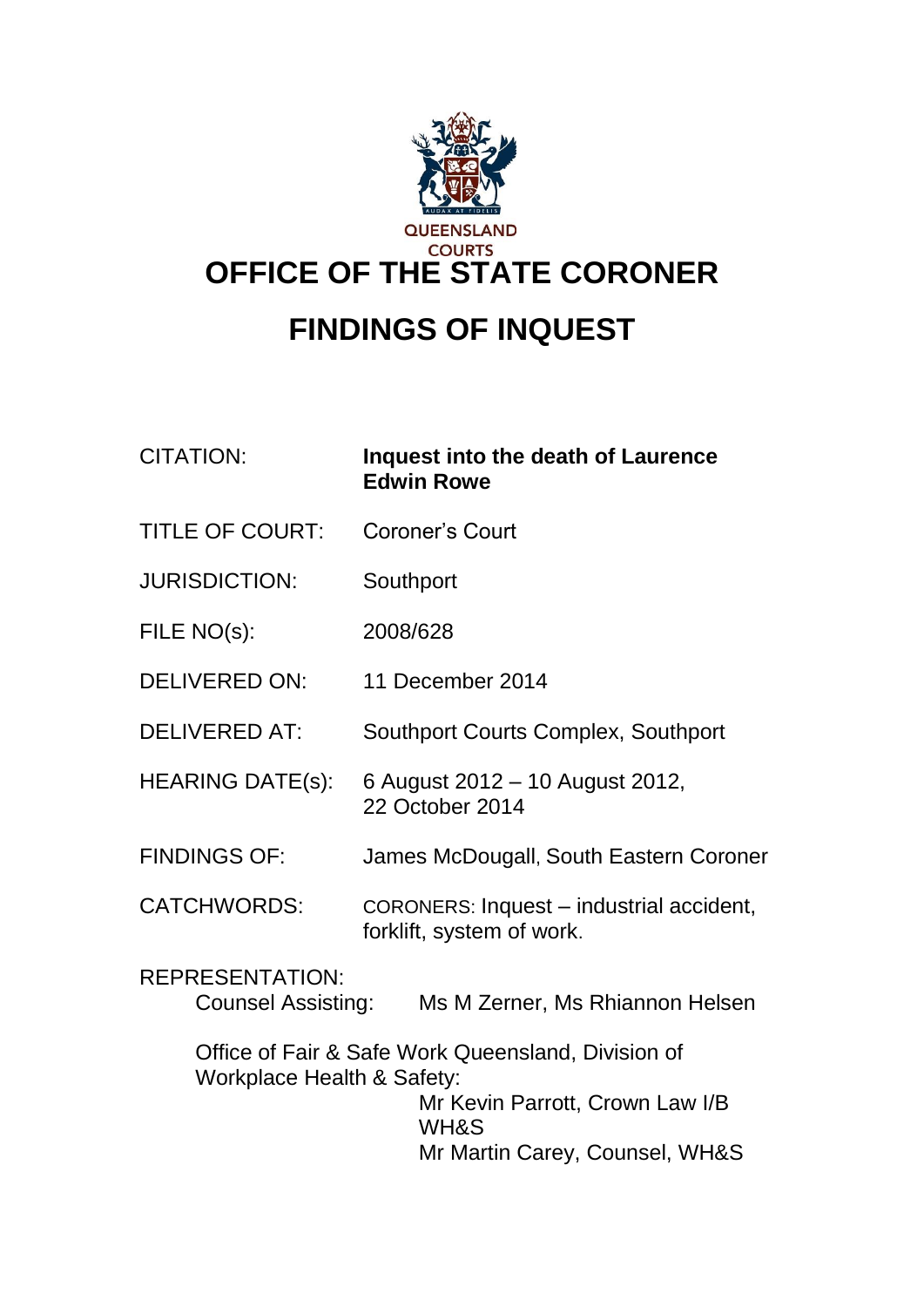## **CONTENTS**

| CIRCUMSTANCES LEADING UP TO MR ROWE'S DEATH9          |  |
|-------------------------------------------------------|--|
|                                                       |  |
|                                                       |  |
|                                                       |  |
|                                                       |  |
|                                                       |  |
|                                                       |  |
| RECCOMMENDATION IN ACCORDANCE WITH S4631              |  |
| DISCRETION OF THE CORONER TO REFER IN ACCORDANCE WITH |  |
|                                                       |  |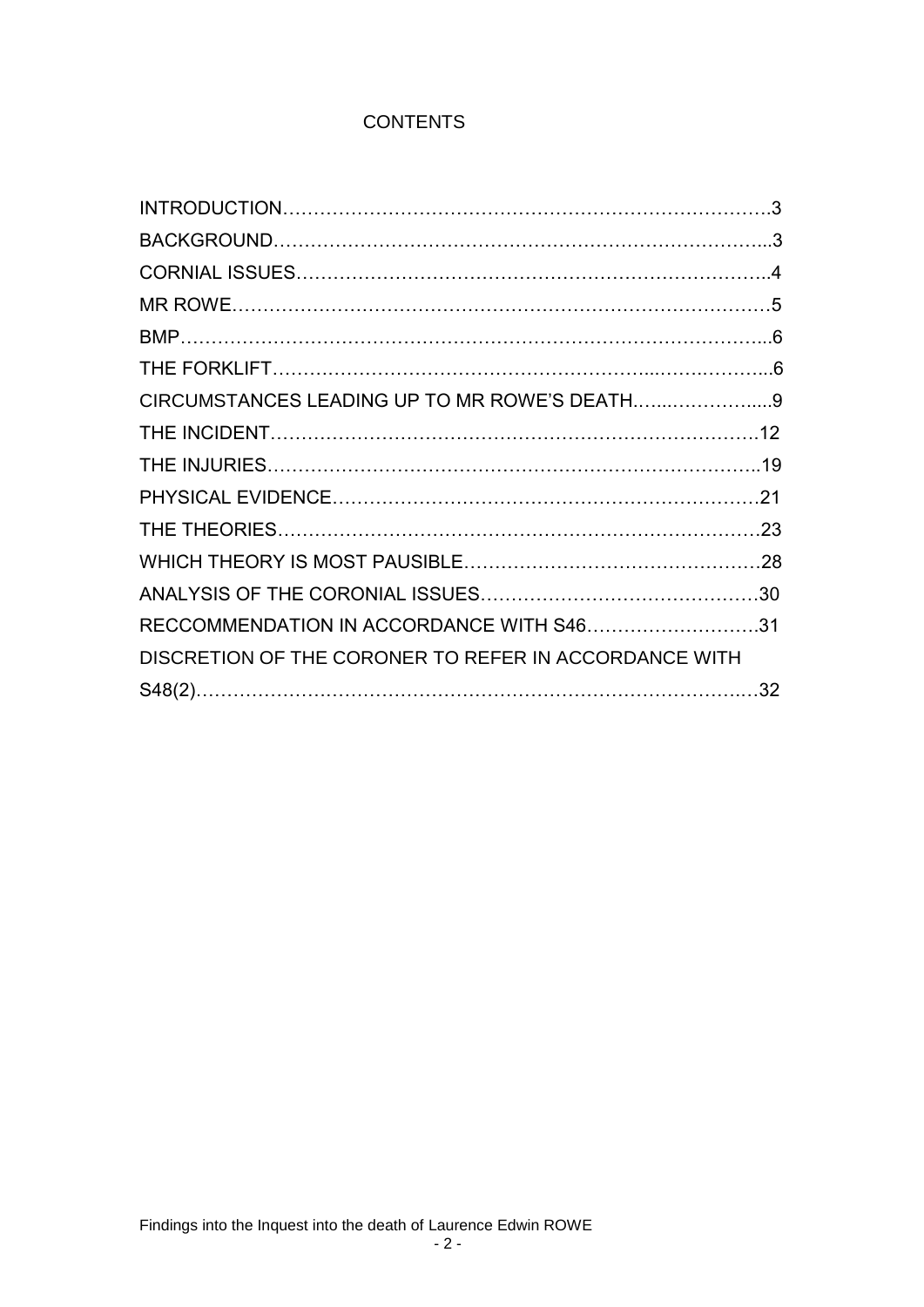## **INTRODUCTION**

The inquest was held over six days from 6 August 2012 - 10 August 2012 and 22 October 2014.

## **BACKGROUND**

- 1. Laurence Edwin Rowe was a 68 year old male. He died on 18 August 2008 at 156 Eastlake Street, Carrara. This is the address of Belle Maison Properties Pty Ltd ('BMP'), which is owned and operated by Mr. Brian Curtis. BMP is a trucking/haulage business. Mr. Rowe was a longstanding friend of Mr. Curtis.
- 2. Mr. Rowe was crushed in a forklift at BMP and sustained a fatal head injury ('the incident').
- 3. The Queensland Police Service ('QPS') Forensic Crash Unit undertook an investigation into the incident. Sergeant Garth Crank initially performed the investigation. Following Sergeant Crank's retirement, Senior Constable ('SC') Kyle Hutchinson continued the investigation. Workplace Health and Safety ('WH&S') also investigated the incident. The primary investigator was Mr. Zoran Durdev.
- 4. Dr Frank Grigg an expert engineer, and Sergeant Rasmussen, a QPS forensic scientist, provided additional assistance in the investigation into Mr. Rowe's death.
- 5. The persons who were present at the premises on the day of the incident included Mr. John Curtis, Mr. Brian Curtis, Mr. Rowe, Mr. Lowry and Mr. Whitelock. Mr. John Curtis is Mr. Brian Curtis' son. Whilst not an employee of BMP, or actively engaged in assisting his father with work that day, he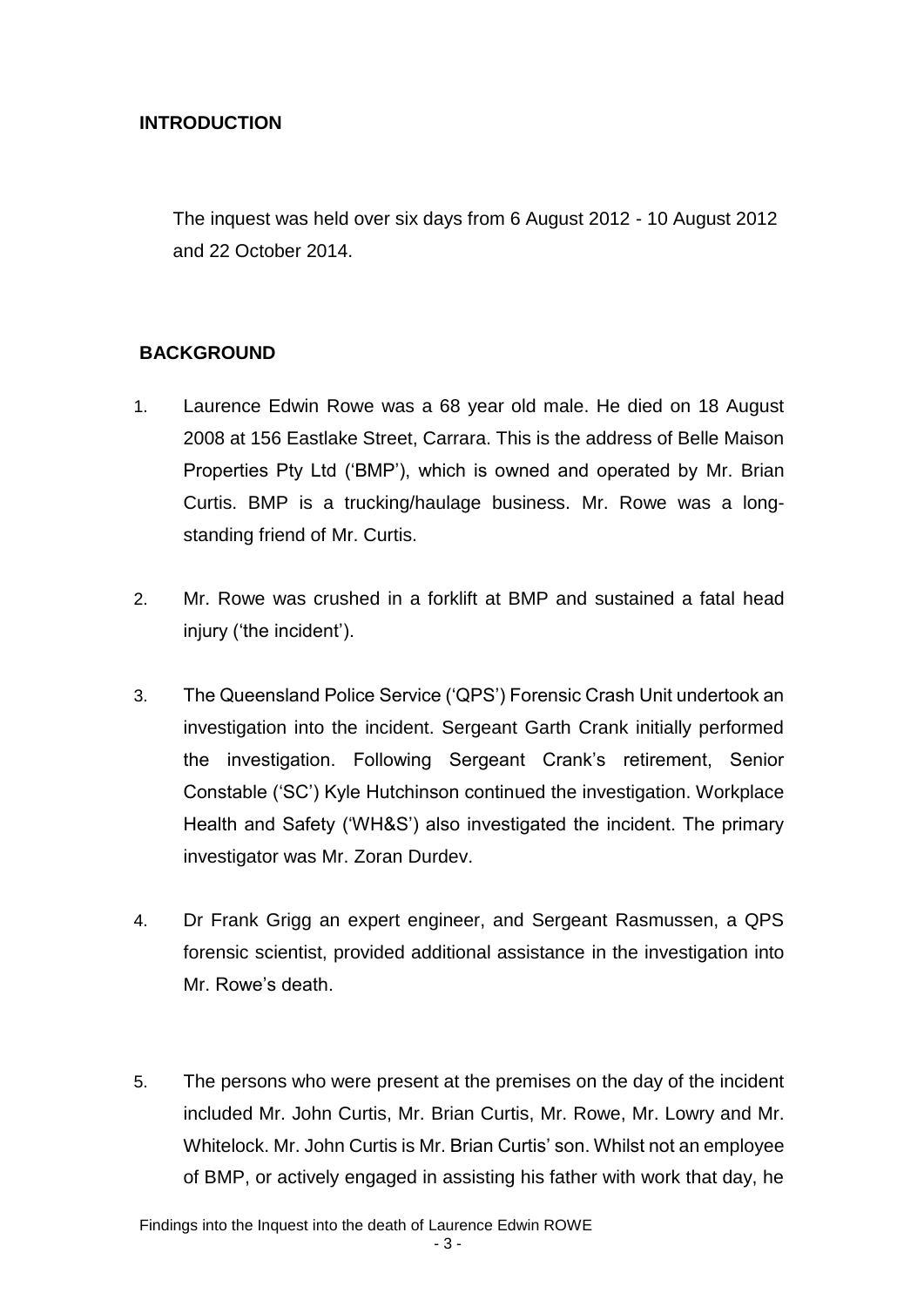was residing at the premises. Mr. Brian Curtis was working with Mr. Rowe in removing a large aluminum beam from a truck trailer.

- 6. Mr. Lowry, a qualified mechanic was at BMP working on one of the BMP trucks. He is a self-employed mobile mechanic who had been servicing BMP trucks for approximately 12 months prior to the incident. His business is called, Outcall Mechanics.
- 7. Mr. Whitelock was an employee of BMP. He had only recently started employment as a truck driver/maintenance. In his interview with WH&S of 20 August 2008, he said the incident had occurred on his third day. In evidence, he said it happened on his first day.
- 8. There are some inconsistencies in the evidence between Mr. Jason Lowry and Mr. John Whitelock. The inconsistencies concern not only the version of events, but also internal inconsistencies in their recollection of some critical facts. This can be put down in part to the number of versions of events they were asked to provide and the period of time over which they were required to provide their versions. I consider the evidence of Mr. Brian Curtis supports the general propositions put forward by Mr. Lowry and Mr. Whitelock as to what occurred at or around the time of the incident, and shortly thereafter.

## **CORONIAL ISSUES**

- 9. The issues to be canvassed at the inquest were:
	- a) the identity of Mr. Rowe including when, where and how he died, and the cause of death;
	- b) determine the surrounding events and circumstances leading up to the death;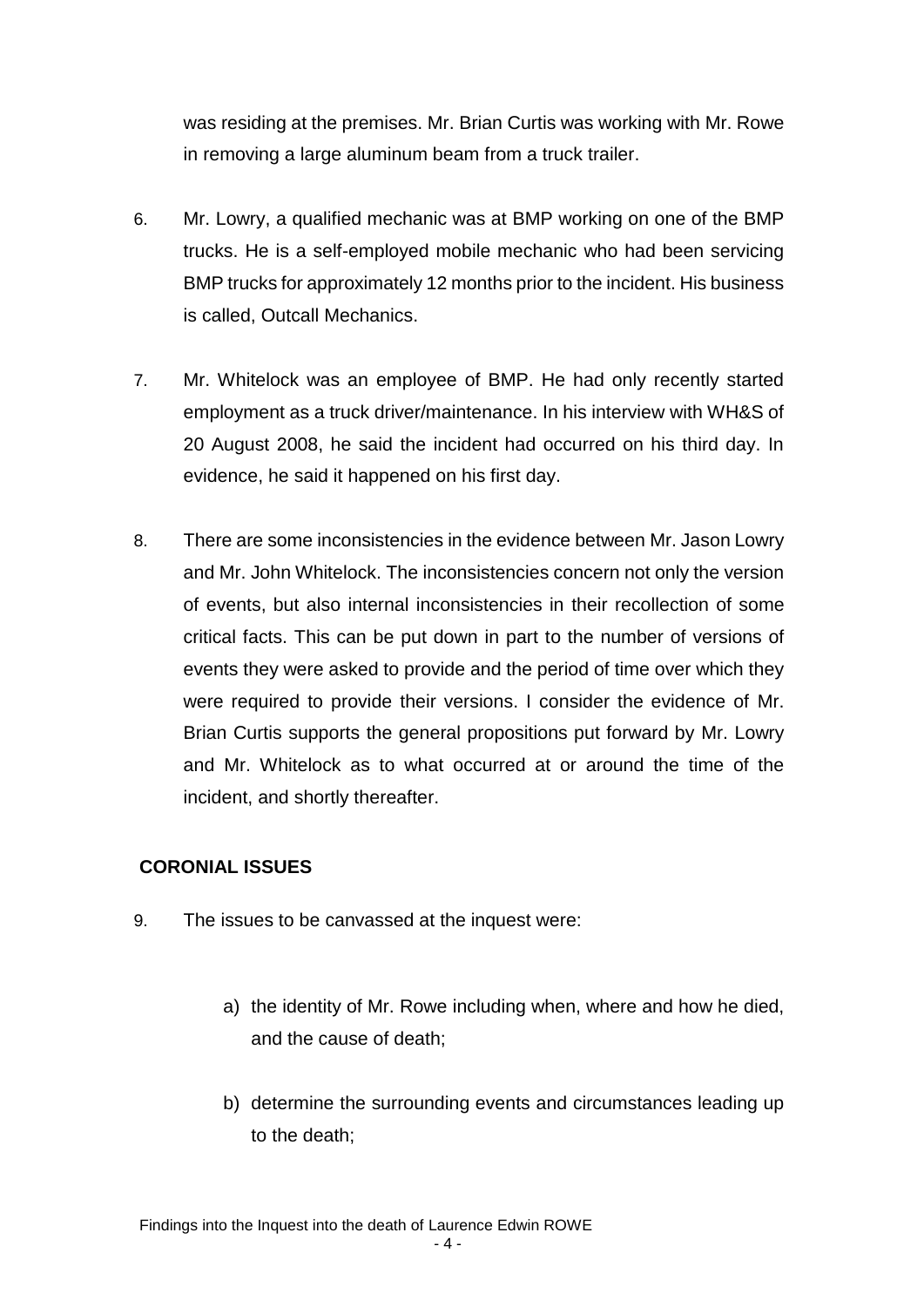- c) examine any/all safety management standards in operation at BMP at the time of the death, and if applicable, the adequacy of those safety management standards;
- d) examine any/all safety management standards relating to the use and operation of the forklift;
- e) to examine and review any/all formal/informal staff training undertaken by BMP to any/all staff operating the forklift during the course of their employment.

### **MR ROWE**

- 10. Mr. Rowe had been born in Christchurch, New Zealand and immigrated to Australia in 1987. He had been married to his wife, Loise Rowe for fortyseven years. They both retired in 1998 and had been engaged in regular travel. Mr. Rowe was a fitter and turner by trade.
- 11. Mr. Rowe was fit and active for his age. The only health issue he had was high blood pressure which was controlled with medication. He wore glasses for reading and for 'close work'. He was left-handed. Mr. Rowe had renewed his driver's license for five years prior to his death.
- 12. Mr. Rowe was an experienced forklift operator. He obtained qualifications to operate a forklift in New Zealand. Mr. Curtis' lawyers advised they had been instructed Mr. Rowe's New Zealand Drivers License authorized him to operate a forklift. WH&S confirmed Mr. Rowe had a valid forklift license at the time of the incident.
- 13. In the eighteen months leading up to Mr. Rowe's death, Mr. Rowe had worked at BMP for about a total of three weeks. Mr. Curtis, through his lawyer, advised Mr. Rowe was not an employee during the period of time WHS investigators sought documentation. However, in consultation with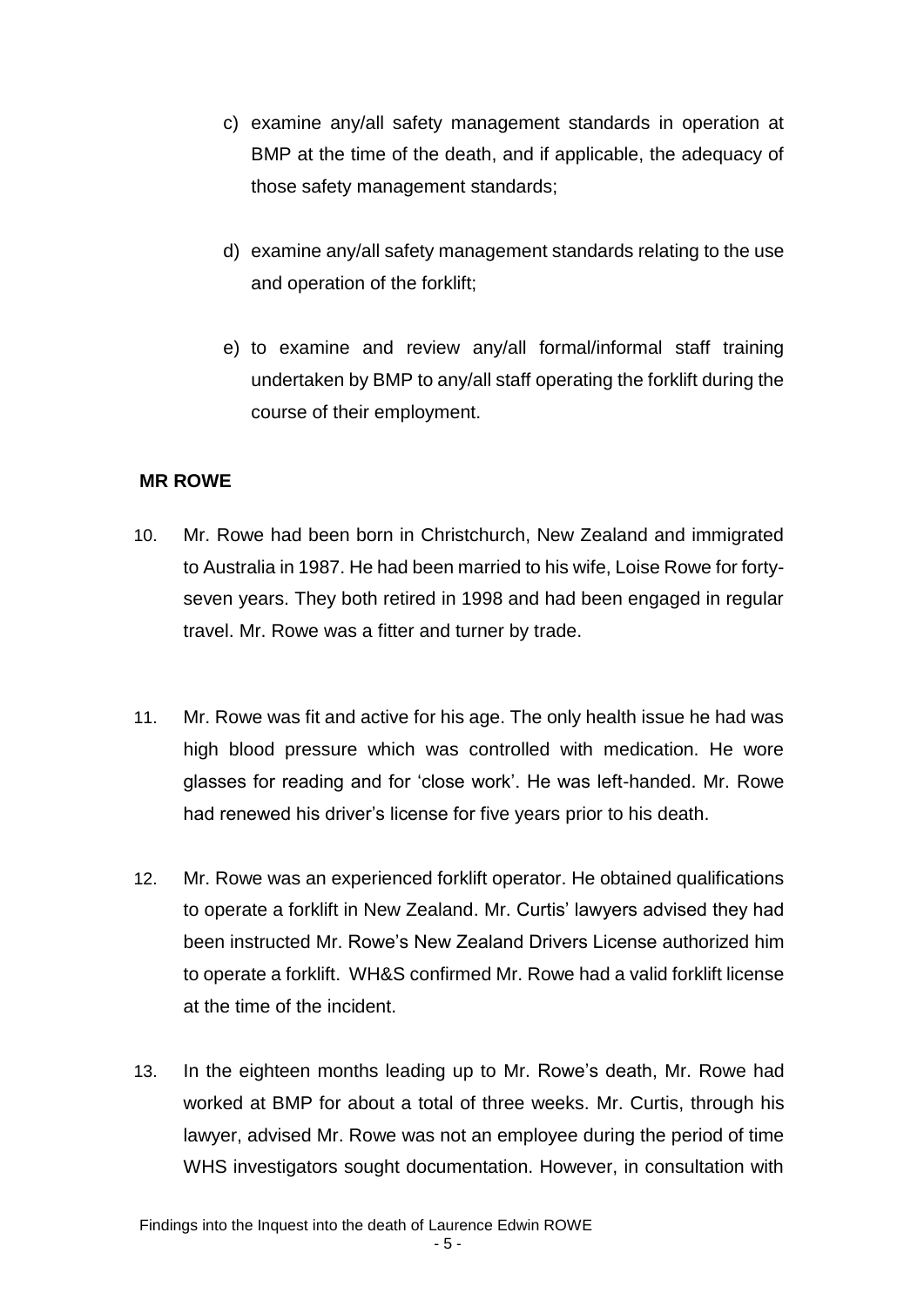WorkCover, WHS investigators sourced a number of invoices dating back to 2002 that appear to have been between Mr. Rowe and Mr. Curtis, which suggested he was employed by BMP.

14. In evidence, Mr. Curtis was reluctant to answer questions concerning the working arrangement between himself and Mr. Rowe. He eventually conceded he paid Mr. Rowe for work he undertook for Mr. Curtis. He was shown the invoices, which document payment between the two dating back to 2002, with some invoices being as recent as August 2008. Mr. Curtis advised the invoices were completed by Mr. Rowe and issued to him for payment.

#### **BMP**

- 15. A component of BMP's operations is based at a residential property at 156 Eastlake Street, Carrara, the storage of trucks and machinery. The registered address for the company is Mr. Brian Curtis' residential address. There are a number of large parking areas in the front where trucks are parked. The residence is split-level. At the back of the property is the workshop where a number of truck bodies are located.
- 16. The incident occurred adjacent to the workshop area at the back of the residence on a flat gravel/dirt surface. This area was adjacent to the double garage at the base of the house, which was used as the workshop. Access to the area through the residence, is down a flight of stairs between the back section of the dwelling and the swimming pool. Alternatively, access to the workplace is down the side of the residence. In the immediate vicinity of the incident, there was a truck and trailer; a trailer with an aluminum beam, an excavator, work bench and the forklift.

#### **THE FORKLIFT**

17. The forklift is a TCM Series 700 Model FG20N5. It is a grey import, which is a second hand machine, brought to Australia through channels other than the importer and distributor of new machines. As a result, grey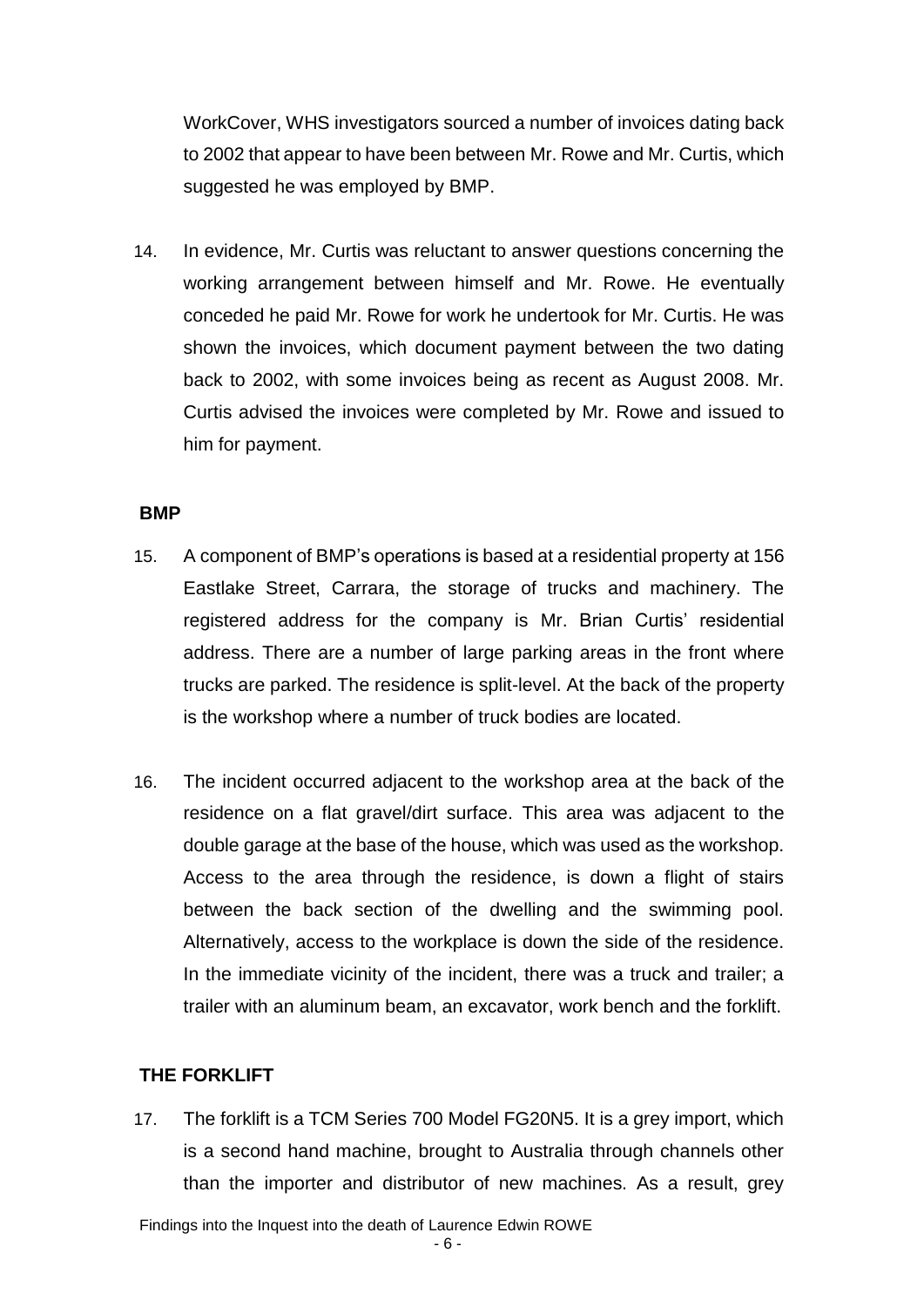imports are not required to meet the relevant Australian Standards. Often buyers are not aware the machine they are purchasing is a grey import.

- 18. The warning stickers on the grey imports are usually in Asian writing. The load rating is less than that in Japan, the difference being the rating plate, not the machine. There is no regulation preventing the import of these grey imports.
- 19. Mr. Curtis does not recall when he purchased the forklift, or from whom he purchased it. He confirmed he did not have an operating manual for the forklift.
- 20. The forklift had a three metre upright vertical mast and therefore did not have a tilt stop. In sitting in the cabin of the forklift, there are three levers to the right and two levers to the left.
- 21. The levers on the right operate the hydraulic mechanisms of the forklift. The closest to the operator controls the mast, pushing forward raises it and pulling back lowers it. The centre lever controls the tilt, pulling it towards the operator, pulls (luffs) the mast in towards the cabin, and pushing it away, pushes (luffs) the mast away from the cabin. The third lever, which is furthest away from the operator, controls the tines.
- 22. The only lever, which works when the forklift is turned off, is the lever to release the mast to the ground. The tilt and tines do not work. It is possible to move one lever forward and one lever back at the same time. The levers return to neutral when they are let go. Whilst there is a distinct neutral position, it does not take much to push it either way. If pushing against a lever being obstructed, it would be difficult to have a sense of where the neutral position is. The levers cannot be moved forward by foot, and are moved forward by hand. The longer handled lever on the left of the operator's cabin is the reverse lever. The other is the handbrake.
- Findings into the Inquest into the death of Laurence Edwin ROWE 23. SC Hutchinson (of the FCU) confirmed when the forklift engine is off; the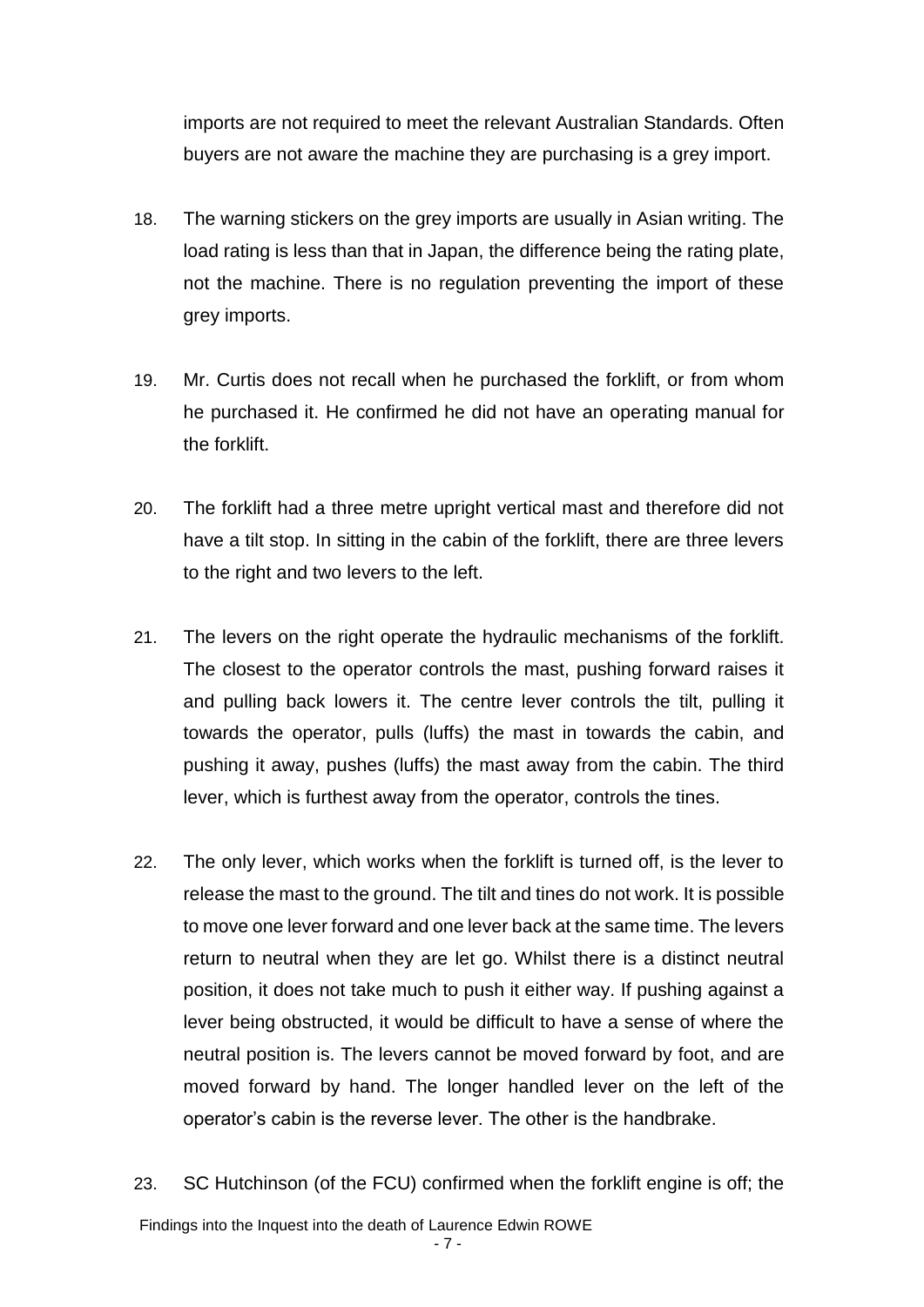only operation of the three levers to the right is for the sliding mast to be lowered. This is due to the effects of gravity, without any hydraulic flow from the machine, the other mechanisms of the forklift will not operate. The maximum rate of the drop of the sliding cross member is a metre per second. However, it can be decreased slowly, inch by inch, using the lever.

- 24. Mr. Smith, the national operations manager of NTP Forklifts (an importer and distributor of TCM products) explained how the forklift works, he said, "*Effectively you have a hydraulic pump which is driven off, off the engine. The hydraulic pump takes oil from the hydraulic reservoir and it feeds it first to a priority valve. The primary purpose of the priority valve is to give the braking and the steering systems, the safety systems, priority in case of a – an issue with the hydraulic system*". He advised the forklift uses pressure in one direction to operate it and is lowered with gravity and weight. Therefore, the only function that can be used when the engine is not operating is to lower the forks. Mr. Smith said the mast could not be pushed forward towards the centre without power.
- 25. Mr. Smith undertook an inspection of the forklift. He found the battery clamps for powering the machine were damaged, with a G clamp fitted instead of the standard battery clamp. He did not consider this a safe attachment. He also observed on the 2008 video the hoses were perished. Further, that the hydraulic hoses had run off the pulley. He was not able to say how this occurred or how long ago it had occurred. Mr. Curtis was not able to recall if there was a problem with the hoses prior to the incident.
- 26. Sergeant Crank (FCU) on his inspection, formed the opinion there was no mechanical defect in the forklift that was a contributing factor to the incident.
- 27. Mr. Smith was critical of the cover over the operator's cabin. He says the one they supply has a solid infill at the back half and a clear vinyl front half so the operator can see through it. He advised unfortunately in his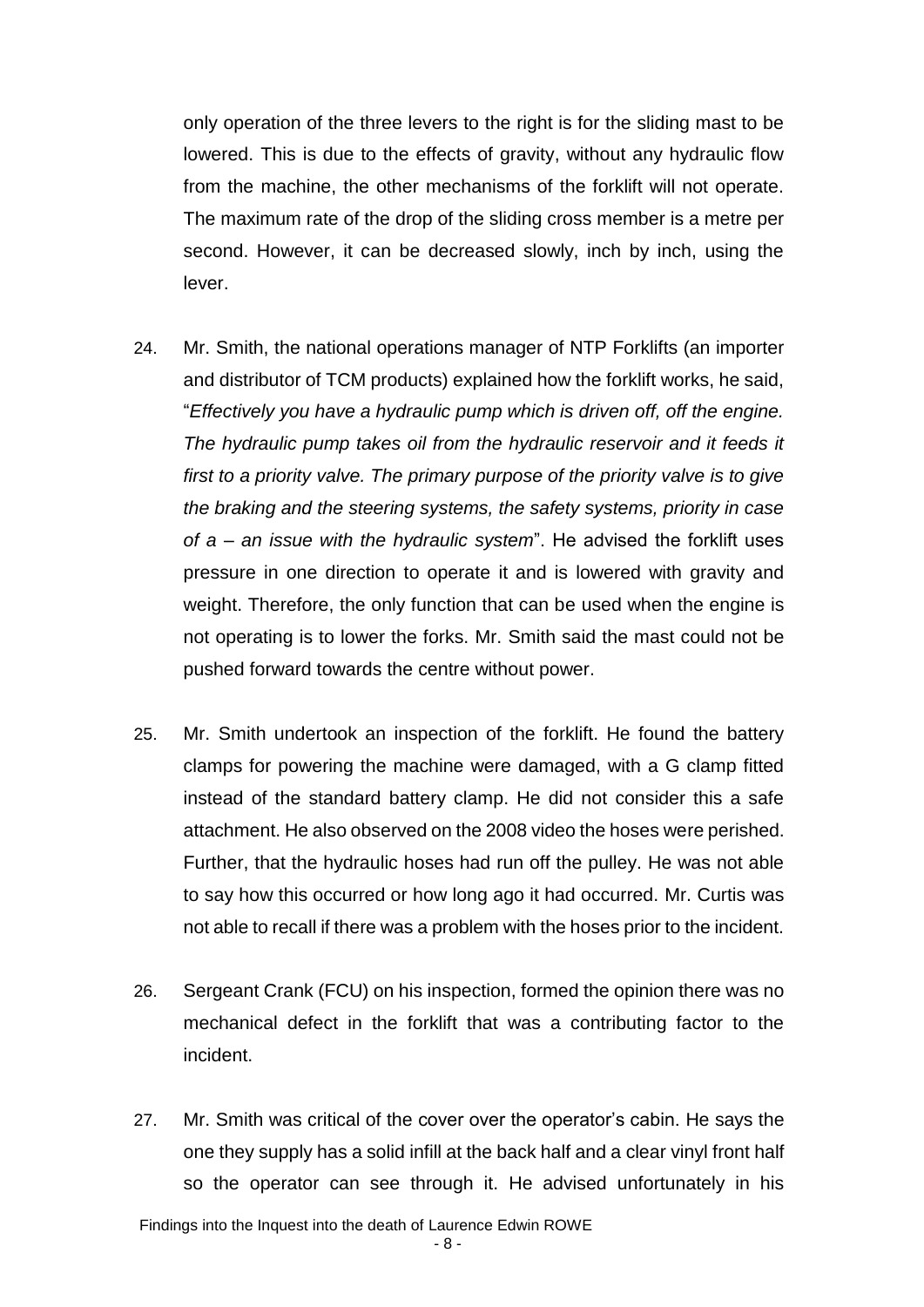experience he has seen lots of alternatives used on top of the operator's cabin, which limits a driver's vision. Including wood, wool packs and pallets. Mr. Curtis thought at some stage he had put the canvass on top of the operator's cabin to provide some shade.

- 28. Mr. Smith indicated the full extent of the mast tilt or luff was 12 degrees and whilst it will take the mast a fair way back it should not touch the operator cabin. Dr Grigg measured the tilt on the forklift to be 13 degrees. With the mast fully tilted, there is a small gap between the mast and the top bar of the operator's cabin.
- 29. Mr. Smith explained in order for the forklift to reverse, the engine has to be on, the handbrake off and then the forward reverse lever is engaged. This will cause the forklift to move slowly back. If the handbrake is on and the forward reverse lever is engaged, the forklift will not move.
- 30. Both Mr. Lowry and Mr. Whitelock had forklift licenses and had used the forklift at BMP prior to the incident. Both deny receiving any instruction on using the forklift at BMP. Mr. Whitelock was generally critical of the workplace and Mr. Brian Curtis' work practices. He does not recall any changes to any work practices after Mr. Rowe's death.
- 31. Mr. John Curtis confirmed he had driven the forklift prior to the incident but did not hold a license. Likewise Mr. Brian Curtis confirmed he had driven the forklift prior to the incident and that he also did not hold a license. Mr. Brian Curtis confirmed he did not provide any instruction to Mr. Rowe. He was of the view Mr. Rowe was a very experienced operator with over 40 years experience. He did not consider it necessary or appropriate.

### **CIRCUMSTANCES LEADING UP TO MR ROWE'S DEATH**

32. Mr. Lowry had been asked by Mr. Curtis to attend BMP to quote on an insurance job. Mr. Lowry arrived in the morning with one of his mechanics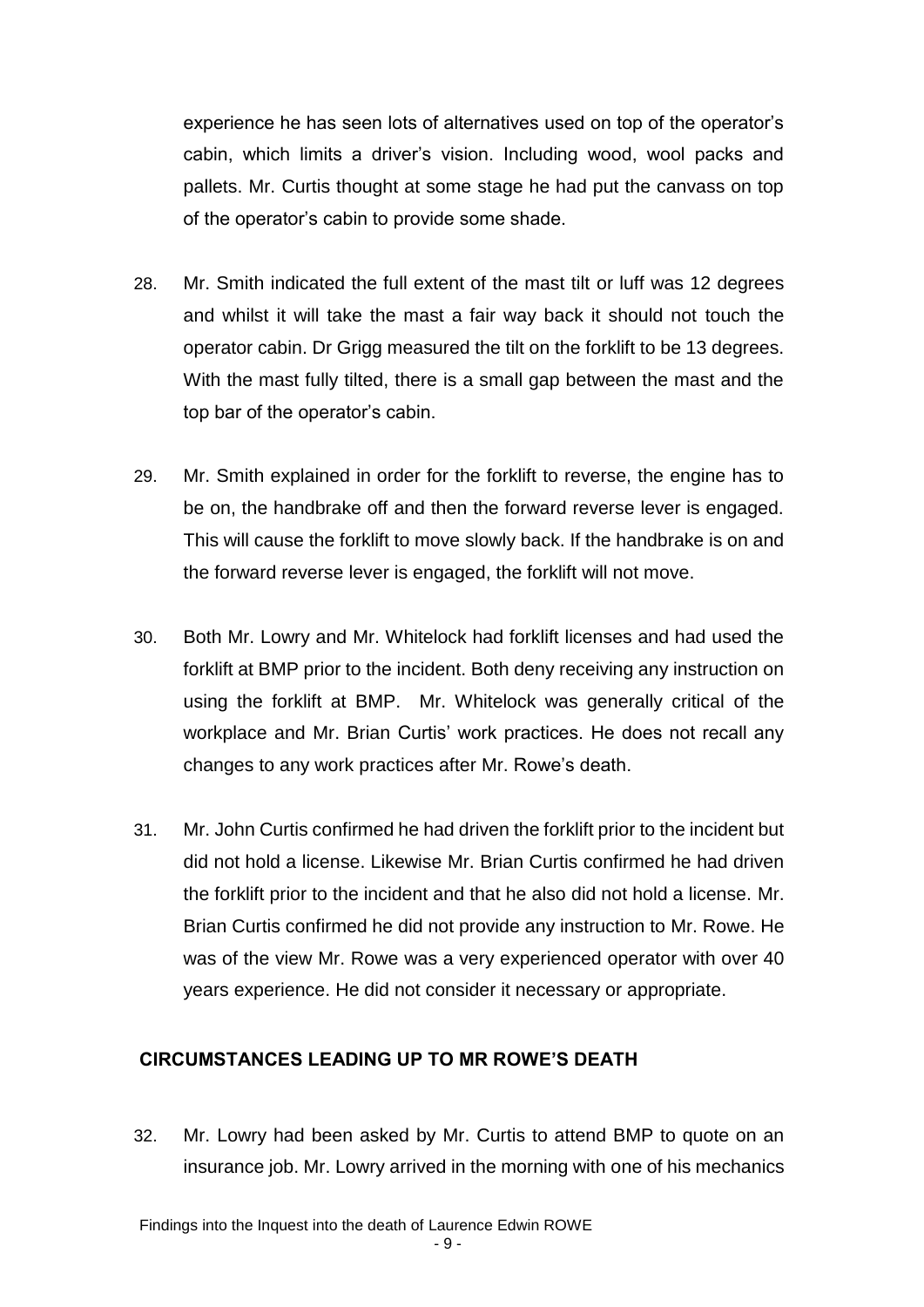and then proceeded to quote on the job. During this time Mr. Lowry met Mr. Whitelock who had been tasked to repair a Horton fan on one of the BMP trucks in the front yard. Mr. Lowry provided some assistance to Mr. Whitelock but had to leave to go to his next job. Mr. Curtis asked Mr. Lowry to return in the afternoon to rebuild the Horton fan. Mr. Lowry estimates he arrived back to BMP at around 2pm.

- 33. On his return, Mr. Lowry and one of his mechanics set about rebuilding the Horton fan. Mr. Lowry had to go down the back of the residence at one stage to use the oxy torch to cut a piece off the Horton fan. He briefly spoke with Mr. Rowe who was standing out the back. Once the Horton fan had been completed he handed it back to Mr. Whitelock to install into the truck. Mr. Lowry then sent his mechanic to the next job, which was just down the road.
- 34. Whilst Mr. Whitelock was predominantly working at the front of the house, when he went down the back earlier in the day he recalls seeing Mr. Brian Curtis move Mr. Rowe around on the forklift. He says he saw Mr. Curtis driving the forklift with Mr. Rowe on the tines. He says once Mr. Curtis got to the position he was working; Mr. Curtis would raise the tines to the level required. He estimates this was eight to 10 feet high. He was unable to confirm whether the mast was tilted but thought it would have been, as it would have been steadier for Mr. Rowe.
- 35. Once Mr. Lowry had cleaned up, he had some parts, which could be reused and went out the back of the residence to discuss those parts with Mr. Curtis. As he was approaching Mr. Curtis, Mr. Lowry says he saw Mr. Rowe standing on the forks of the forklift, elevated above the air, leaning across, putting the beam where it sits. Mr. Rowe was high enough to lean over to get the rope off the beam.
- 36. Mr. Lowry was not able to say how high Mr Rowe's head was at that stage, as he was not taking much notice. He was more focused on getting onto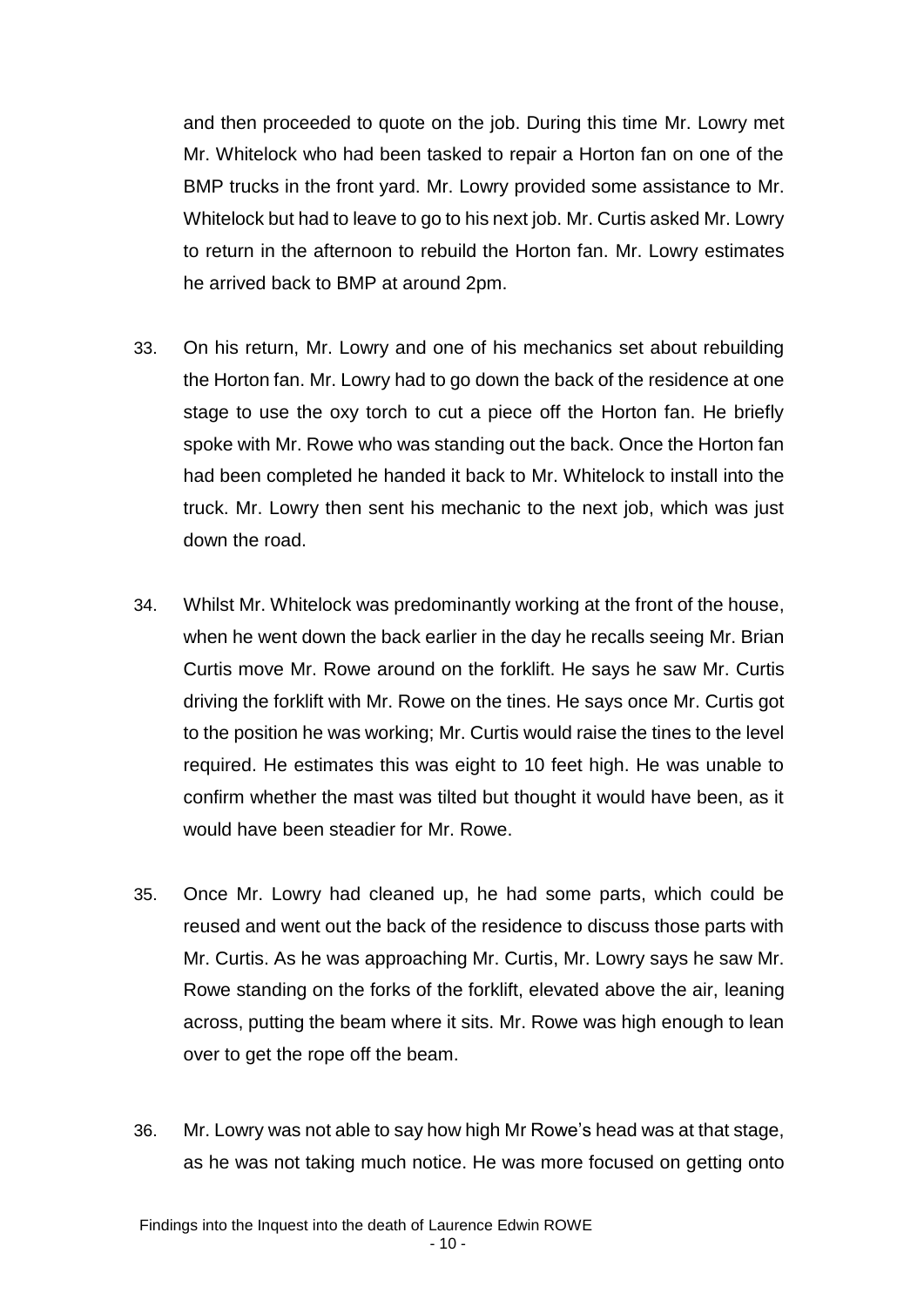his next job. In evidence he confirmed Mr. Rowe was high enough that he would not just step off the tines to the ground. In his statement to WH&S of 20 August 2008 he thought the fork tines were approximately level in height, with the top of the front trailer tyre but qualified this by saying he was uncertain of the exact height. Mr. Lowry assumed someone would have had to operate the forklift to put Mr. Rowe at the height and someone would need to bring him down from that height. Mr. Lowry was of the view the tines were at such a height that Mr. Rowe would not jump down. He denied putting Mr. Rowe up on the forklift and leaving it running.

- 37. Mr. Lowry observed Mr. Curtis operating the excavator. He waited until Mr. Curtis had finished what he was doing and had unlocked the hydraulics. Mr. Lowry recalls Mr. Curtis turning to face him to talk to about the left over parts he had. SC Hutchinson confirmed from the photographs the excavator appeared to be closed in. He suggested if the engine had been turned to an idle it is possible Mr. Rowe could not get the attention of Mr. Curtis or Mr. Lowry. It is possible Mr. Curtis was not in Mr. Rowe's line of sight as he had turned to speak with Mr. Lowry. Mr. Lowry says he could not see Mr. Rowe from where he was speaking with Mr. Curtis.
- 38. As Mr. Lowry was speaking with Mr. Curtis, he received a phone call from his wife. He says just as he answered the phone, he heard a noise like someone really in pain. He said the noise he heard was like when someone gets a severe winding, like they are trying to scream but cannot. Mr. Lowry recalls saying something like, "*whoa, who, whoa*" as he looked over and saw Mr. Rowe trapped in between the boom and the cab. Mr. Lowry did not hang up from his wife but dropped his phone. This call was received at 4.16pm.
- 39. Mr. Lowry says in an instant he and Mr. Curtis went to the forklift. He says Mr. Curtis got out of the excavator and went one way, and he went the other. Mr. Whitelock was not present when the incident occurred.
- 40. Mr. John Curtis recalls having lunch with Mr. Rowe on the day of the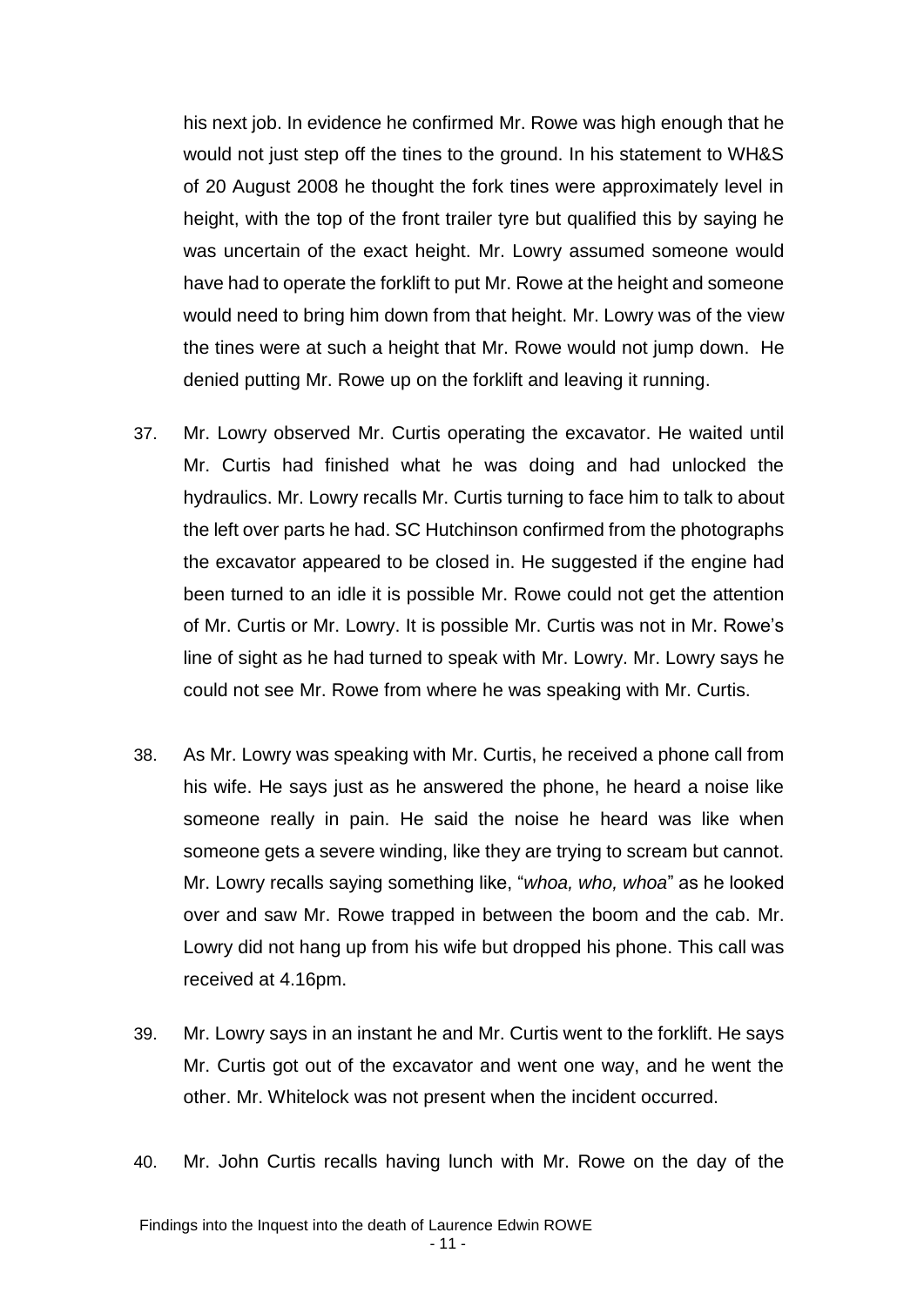incident. He said as he had just returned from America, he was telling Mr. Rowe about his travels. Mr. John Curtis recalls being at the incident scene about five to ten minutes prior to the incident occurring. He says he was just engaged in general chatter and then left to return to the residence.

- 41. Mr. Brian Curtis recalls working with Mr. Rowe on the morning prior to the incident. They were working in the back of a trailer to loosen a bent aluminium structural beam, which was part of the trailer. He says he and Mr. Rowe had climbed inside the trailer using a ladder and were both removing the 40 or so bolts from the beam. He recalls they had detached the beam and moved it on an angle on top of the trailer ready for removal after lunch. Mr. Brian Curtis denied he or Mr. Rowe had used the forklift prior to lunch.
- 42. Mr. Curtis says after lunch, he and Mr. Rowe returned down to the workshop area with a view to moving the beam from the trailer to the ground. He says they had planned to tie a rope over the beam and use the excavator to lower the beam to the ground. Mr. Curtis confirmed the rope was already on the end of the excavator when the incident occurred.
- 43. Mr. Curtis said prior to the incident the forklift was positioned forward of where it finally came to rest (this is likely to have been close to under where the beam was located).
- 44. Mr. Curtis denies operating the forklift at anytime that day. He says Mr. Rowe was on the ground when he went to get into the excavator. He was not able to elaborate on what Mr. Rowe did after that.

## **THE INCIDENT**

45. Mr. Lowry is unable to confirm if the forklift was on when he was talking with Mr. Curtis but says it was running at the time of the incident. He says it was slowly moving backwards and that Mr. Rowe was getting squashed in the position he was in. Mr. Lowry says he says as he was trying to get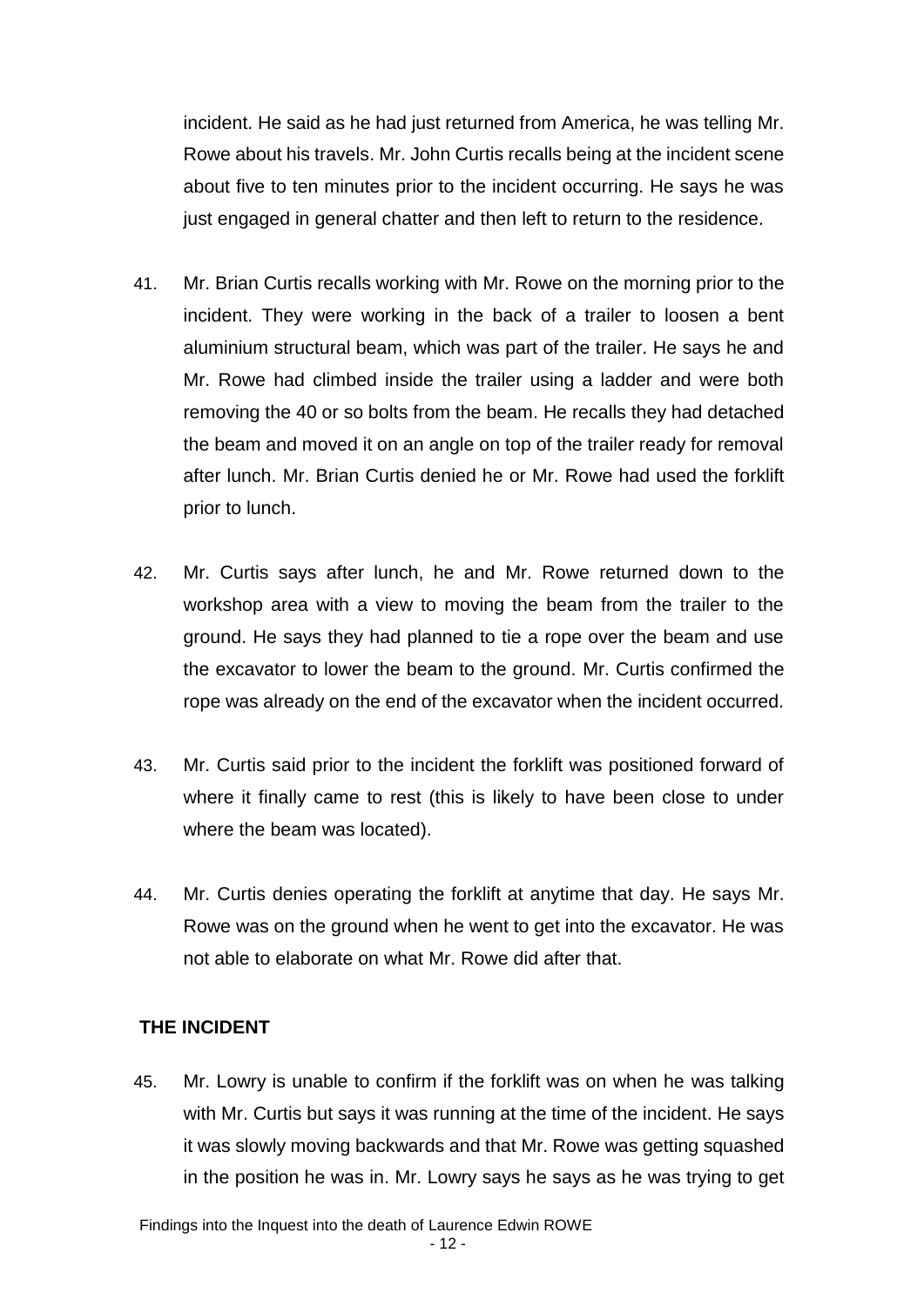on the forklift, one of his feet got stuck as it was rolling back. Mr. Lowry said he did not look at Mr. Rowe again because all he was concentrated on was stopping the forklift from crushing Mr. Rowe.

- 46. Mr. Lowry recalls the mast being closer to the cabin then when the tines were on the ground. In evidence, he did not remember whether the mast was moving as the forklift was going backwards or how far back the mast was tilted. In his original statement to WH&S of 20 August 2008, he said he saw the mast tilting back towards the cabin into Mr. Rowe. In his addendum statement to the QPS of 21 August 2009, he said he didn't actually see the mast tilting back but had assumed that was the case as Mr. Rowe was trapped in between the mast and the roof of the driver's cage.
- 47. Mr. Lowry recalls Mr. Rowe having one leg stuck on the reverse lever and the other leg on the apparatus handles. He could not move either leg. Mr. Lowry cannot recall if Mr. Rowe's leg was against one or more of the levers, but stated, "*His foot was definitely jammed against at least one of them*". The ball of his foot was on the dash. Mr. Lowry says Mr. Rowe's legs were stretched out straight. He could not see if Mr. Rowe was bent over above his waist. In his original statement to WH&S of 20 August 2008, he said Mr. Rowe had his right foot pushed hard against the operational control levers and his left against the reverse lever.
- 48. Mr. Lowry described the events as he arrived to the forklift, "*First of all I tried to push down near his shoes and that didn't work, so I decided to go a little bit higher on the levers and push against them to try and get some leverage on his shoes to centralize them, and then within that instant, realized I was getting nowhere here and, yeah, put the foot on the brake and Brian turned the engine off and then it just all stopped…"* Mr. Lowry recalls pushing on two levers but could not get any leverage from Mr. Rowe. He recalls having aching arms the following day due to the weight he was putting on the levers. Mr. Lowry did not think it was possible he was pushing the levers more forward than he thought.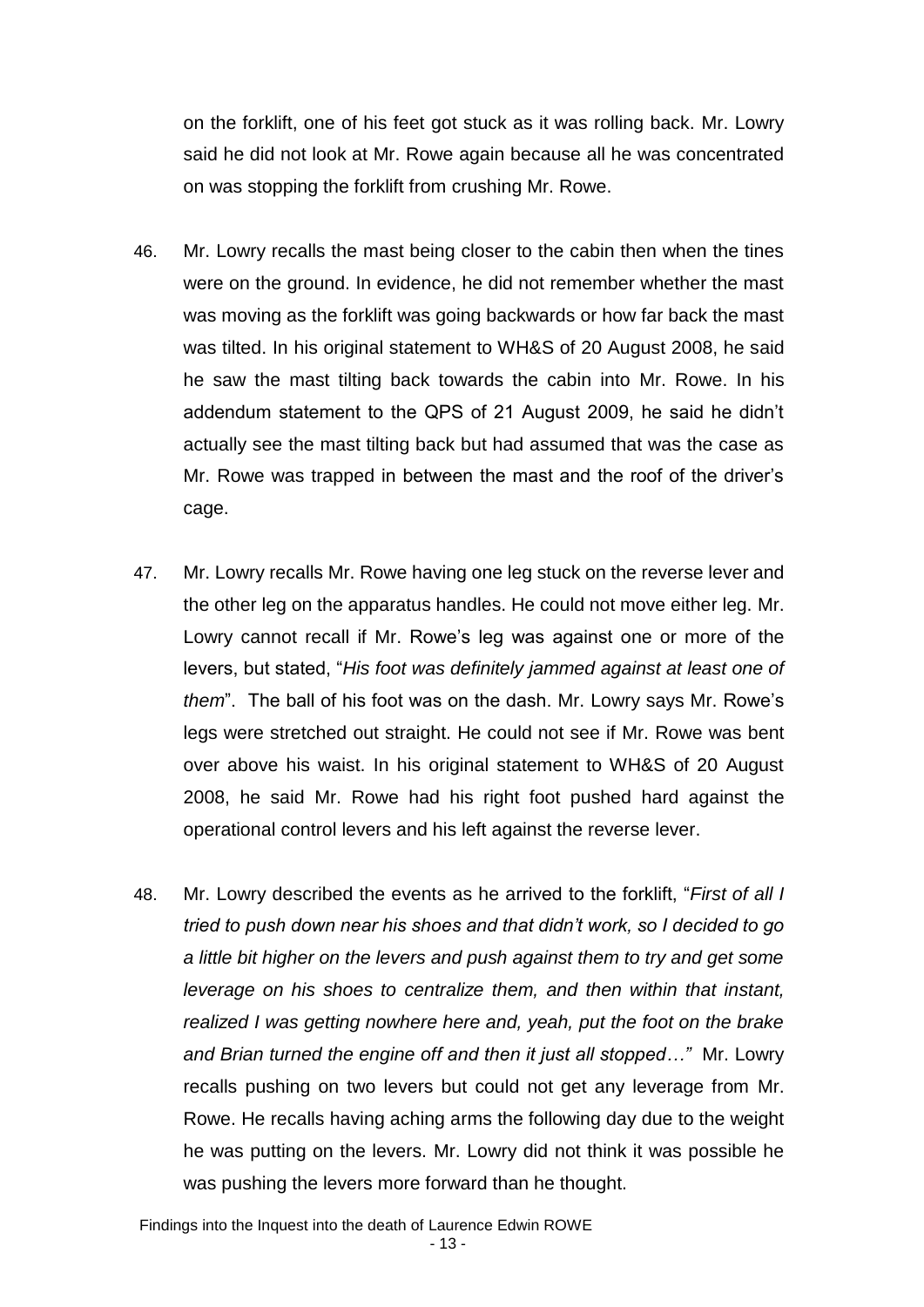- 49. In his statement to the QPS of 12 January 2009, Mr. Lowry says one of Mr. Rowe's feet was on the reversing lever, with the top of his toes on the dashboard to the left of the instrument cluster. Mr. Rowe's other foot was jammed on the other three levers on the right side. All three levers were fully backward. He put his feet on the brakes to stop the forklift moving in reverse. Mr. Rowe was facing forward and he could see the back of his legs. Mr. Lowry says despite putting one hand on the left lever and his right arm on the right lever and applying as much weight as he could, he was unable to move Mr. Rowe. Mr. Lowry said he could not see past the roofline because of the white vinyl cover.
- 50. Mr. Lowry says the pressure got taken off and Mr. Rowe fell to the side. He says he is certain he moved the middle lever forward to release Mr. Rowe. He thinks he probably centralized everything because that is something he would usually do but cannot recall what he did on that occasion. He explained even though the engine was off, he understood the mast came forward due to the weight Mr. Rowe's body would have had on the mast. After pushing the lever forward, he blacked out. He says he woke up behind the bush and the first thing he did was call triple 0. Mr. Lowry recalls a rush of fluid, which was nearly simultaneous with everything stopping. He could only see the back of Mr. Rowe's legs up to his thighs due to the vinyl roof cover.
- 51. In relation to the sequence of events, Mr. Lowry said He could not recall when the engine was switched off. He conceded it was possible Mr. Rowe's body went limp before the engine was turned off but says the motor was not running when he released him. He says he struggled with how the mast could go forward when the engine was off and had his mechanic demonstrate to him that if you put a weight on the front of the mast it dips forward with no power. Mr. Lowry would not concede it was possible he lowered the mast prior to the engine being switched off. He does not recall Mr. Whitelock being present whilst he was attempting to move the levers. However, he acknowledged Mr. Whitelock could have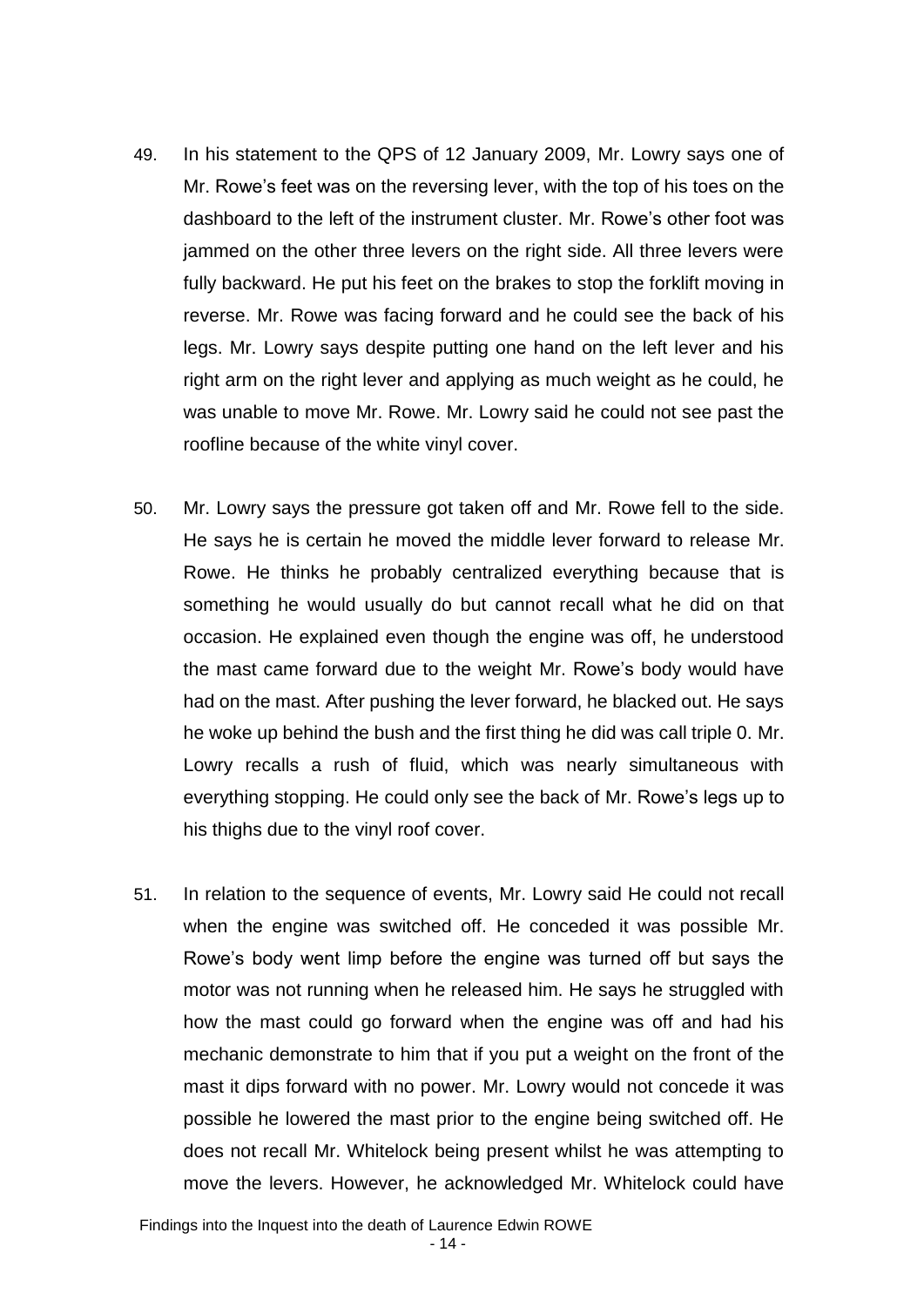been there.

- 52. In his original statement to WH&S of 20 August 2008, he says he recalled Mr. Curtis coming over to the forklift and reaching into the cabin and switching it off. He says he then saw a big gush of blood and noticed Mr. Rowe's legs stop pushing against the controls and his body going limp and lifeless. He says it was then possible to operate the forklift control levers. In his addendum QPS statement of 21 August 2009, he says he could not recall whether he had first moved the levers forward, or Mr. Curtis had turned off the ignition. He could not recall if the big gush of blood occurred before or after Mr. Curtis turned the ignition off. However, the gush of blood occurred before he moved the levers forward. He was unable to explain how the mast went forward after the ignition turned off.
- 53. In Mr. Lowry's interview with WH&S on 20 August 2008, he was clearly distressed when he was talking about the incident. He says he thinks he blacked out for a few seconds and that Mr. Curtis was calling out to him to go and hold the body up but that he physically could not go over there. He says after the incident Mr. Curtis told him he had been screaming but he cannot remember what he was doing. In his QPS statement of 12 January 2009, he says before making the triple 0 call he ran off screaming and crying for about 30 seconds. He says he was behind the pool fence. Once he got hold of himself he rang triple 0 and handed his phone to Mr. Curtis. The Call Charge Records confirm a 000 call was made from Mr. Lowry's mobile phone at 4.17pm.
- 54. Mr. Brian Curtis said he was in the excavator at the time the incident occurred. The engine was off and he was talking to Mr. Lowry. He confirmed Mr. Lowry was standing on the left side of the excavator where the excavator door was located. They were talking about the work Mr. Lowry had done. Mr. Curtis says he vaguely recalls Mr. Lowry receiving a phone call from his wife but was uncertain if that was before or after the incident. Mr. Curtis says as he was talking with Mr. Lowry he heard Mr. Rowe call out. When he looked over from the excavator the forklift was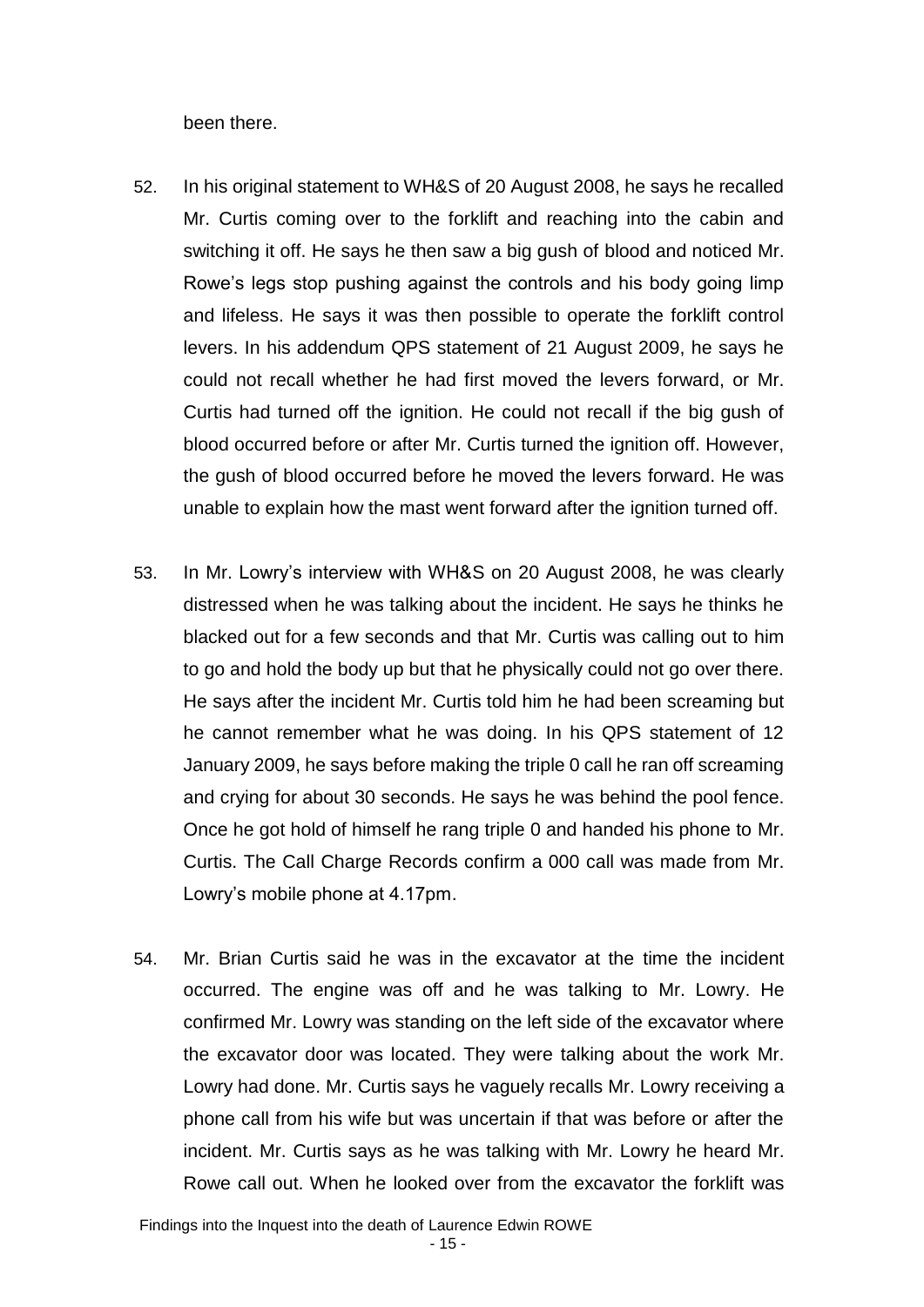moving backwards and Mr. Rowe was trapped against the front of the operator's cabin by the mast. He says Mr. Rowe was bent over with his head in the mechanism of the forklift.

- 55. Mr. Lowry went to the right and he went to the left of the forklift. Mr. Curtis recalls Mr. Lowry getting his foot caught, as the forklift was moving backwards. He said his natural instinct was to immediately turn the forklift off so they could assess what needed to happen. He recalls a gush of blood coming from Mr. Rowe and is not sure if that was before or after he turned the forklift off. He was not able to advise where Mr. Rowe's foot was on the right side or what was happening with the controls as Mr. Lowry was there. Mr. Curtis confirmed Mr. Rowe's head was crushed between the fixed mast cross member and the sliding mast cross member.
- 56. Mr. Curtis says he restarted the forklift in order to release Mr. Rowe from the forklift. As he did, Mr. Rowe fell down into the forklift with his legs over the mudguard and slumped towards the ground.
- 57. Mr. Whitlock was walking down the yard to where the others had been working. He saw Mr. Lowry about 15 metres in front of him and heard Mr. Curtis yell out that Mr. Rowe had been hurt. He says Mr. Curtis was on the phone at this stage pointing to the forklift. When he looked over he saw Mr. Rowe pinned between the forklift mast and the cabin of the forklift. He says the mast was tilted about two thirds back towards the dashboard. Mr. Whitelock recalls Mr. Rowe's feet hanging out one side and his head out the other. Mr. Rowe's legs were across the mudguard of the forklift. Mr. Rowe's body was over the top of the hydraulic rams. He went to the side where Mr. Rowe's head was to hold it up and then yelled to Mr. Lowry to come and help.
- 58. Mr. Whitelock says Mr. Rowe was wedged into position. He had tried to gently pull Mr. Rowe down when he was holding him but could not budge him. Mr. Curtis does not recall helping get Mr. Rowe to the ground. He thought Mr. Rowe eventually fell to the ground after slumping forward.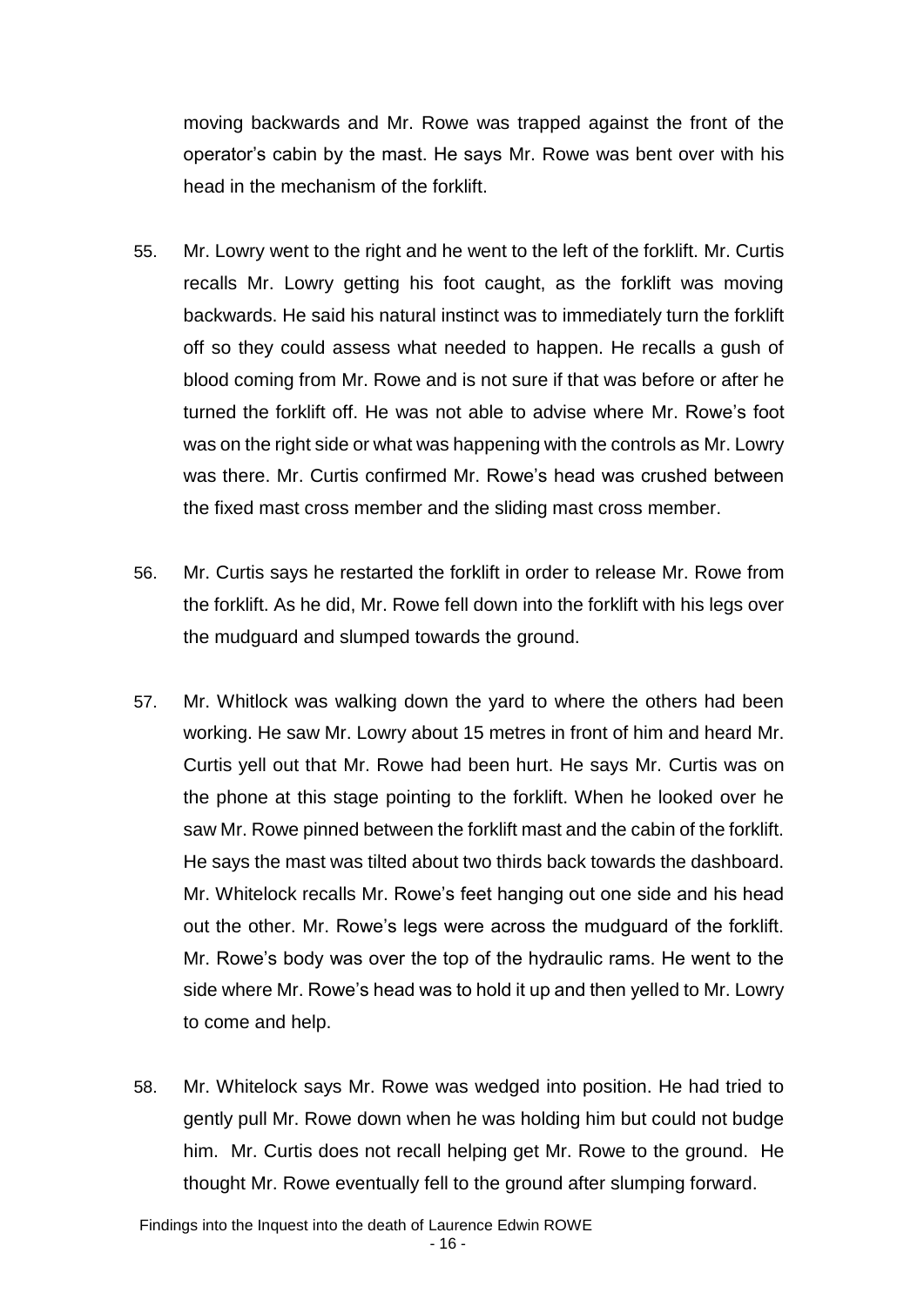- 59. Mr. Whitelock originally said he ran over to the forklift and saw Mr. Lowry inside, he subsequently changed this to, "*I then ran over to the forklift and called Jason Lowry to come to the forklift...*". When he called out to Mr. Lowry, Mr. Curtis was still on the phone. He had to yell and use expletives to get Mr. Lowry to respond and assist. In evidence he thought he told Mr. Lowry to push the middle lever forwarded but conceded if he had said in his statement he told Mr. Lowry to push all the levers forward he would have said that. Mr. Whitelock could not recall if the engine was on when he arrived but conceded if he had said the engine was off in his statement, it more than likely was off. In evidence, Mr. Whitelock conceded it was possible nobody assisted him and that it was he who released the mast in order to get Mr. Rowe out (it seems the further maneuvering of the controls was in relation to getting Mr. Rowe from where he was lying across the hydraulic rams onto the ground).
- 60. Once the pressure was relived; Mr. Whitelock was able to pull Mr. Rowe out and place him on the ground. He recalls yelling out to Mr. Curtis that he could feel a weak pulse and could feel air coming from Mr. Rowe's mouth and that through phone instructions from Mr. Curtis he was told to keep giving Mr. Rowe resuscitation. Mr. Whitelock continued resuscitation for about 10 minutes and when the ambulance arrived he told them Mr. Rowe was dead.
- 61. In evidence, Mr. Curtis says he did not know what happened prior to Mr. Rowe being trapped but when reporting the incident to the QAS and to Mr. Rowe's family he made an assumption as to what he thought Mr. Rowe was doing. He says he thought Mr. Rowe was on the tines and had climbed around the mast and stepped onto the mudguard and dash to get down. He then said he really did not know what Mr. Rowe was doing and conceded Mr. Rowe could have been standing on the dash. Whatever the scenario he agreed Mr. Rowe had adopted an unsafe work practice and that he should not have been in the position he was in. Mr. Curtis does not recall seeing Mr. Rowe's glasses on the forklift canopy and was not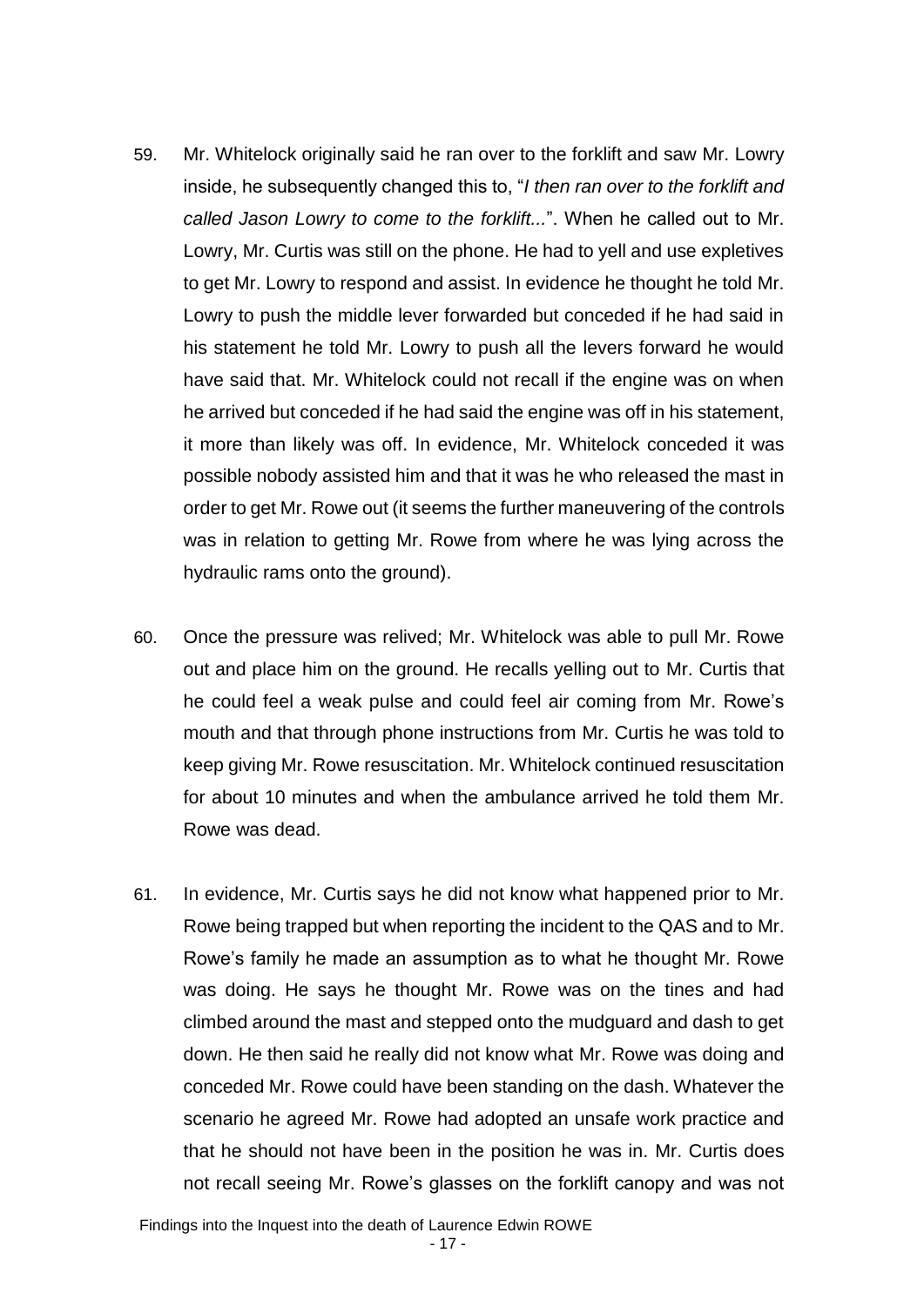able to provide an explanation as to how they got there.

- 62. Mr. Rowe was declared deceased at 17.27hr. QPS arrived at 17.00hrs and the QAS directed the QPS to Mr. Rowe who was covered by a blanket. On this basis it seems likely the paramedic has recorded the incorrect time Mr. Rowe was declared dead and it should be 16.27hrs, and similarly the time of arrival should have been 16.24hrs. The QAS Incident Information, which is a document completed by the QAS Communications Centre indicate the arrival time to the scene as being 16.24.54hrs.
- 63. QPS arrived to the scene at approximately 5pm. Two legal representatives for Mr. Curtis were already present and would not assist police or the WH&S investigators. Mr. Brian Curtis says the legal advice he received was not to provide a statement or to speak with investigators. He denies telling Mr. Whitelock or Mr. Lowry not to provide statements or to speak with investigators. He also denies speaking with Mr. Whitelock and Mr. Lowry about the events that occurred and what was likely to have been the cause of the incident.
- 64. On the day after Mr. Rowe's death, BMP through its lawyer faxed an incident notification form to WH&S. The time of the incident is recorded as begin at 1516 (3.16pm) [this time is incorrect as it does not accord with the phone records and other evidence].
- 65. WH&S served two prohibition notices on BMP following the incident. One was concerning a grinder that was located at the scene, which did not have a guard. The other was in relation to the forklift.
- 66. WH&S formed the view there were poor systems of work and poor supervision concerning the forklift and the forklift operation. This included finding that Mr. Rowe had no up to date license to operate a forklift (this turned out to be incorrect); that BMP did not have any policies and procedures in place concerning the operation of the forklift or traffic management; and that there was no adequate training, supervision or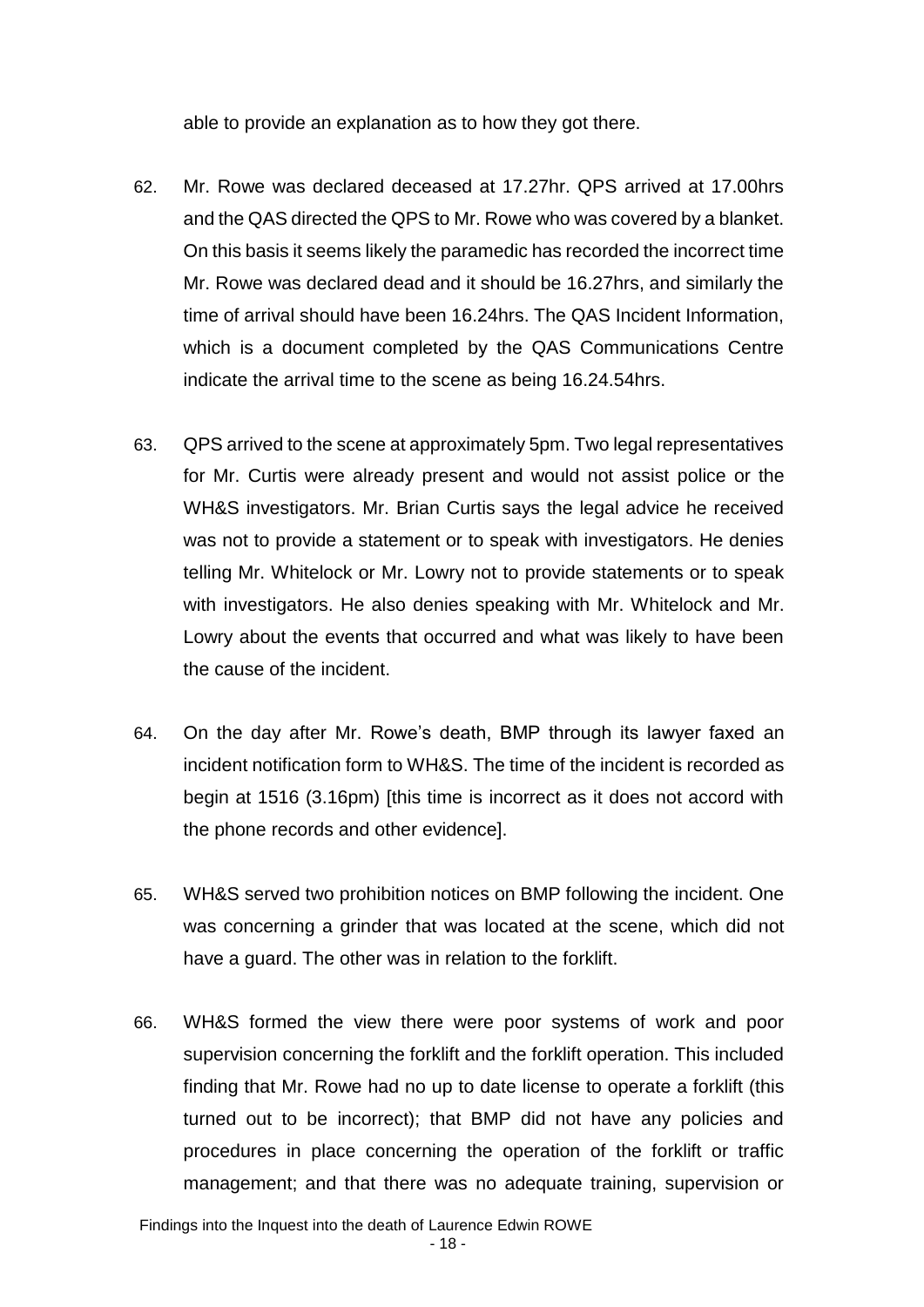instruction in relation to the operation of the forklift.

## **THE INJURIES**

- 67. The autopsy of Mr. Rowe was limited to an external autopsy. It was performed by Dr Aartsen and Professor Hansford. A number of signs of recent injury were identified. They are described fully in the Autopsy Report. They generally include an extensive facial injury involving the collapse of the right orbit with complex comminute fractures of the facial skeleton. The right side of the jaw was collapsed. The posterior aspect of the skull showed no external evidence of a fracture. There was an abrasion over the posterior aspect of the neck.
- 68. Other bodily injuries included a ovoid shaped bruised over the right sided epigatstrium; abrasion over the pubic symphysis; an abrasion over the anterior shoulder and extending down the upper arm; gaping laceration over the palmer aspect of the thumb; an abrasion over the left anterior upper arm and antero-lateral aspect of the forearm; left little finger had a band aid with a crusted laceration; the mid and distal phalanx of the index finger had a palmar laceration with mild tissue loss and soft tissue loss over the tip of the finger; two small abrasions over the right knee; three lacerations over the lower right shin; and one abrasion on the left knee, and one below.
- 69. In evidence, Professor Ansford opined Mr. Rowe's facial injury had been caused by a flat surface or an edge causing a flattening out of the face. He explained the facial bones are the weakest part of the skull and that if there is pressure applied to the back of the head and the face is on a flat surface, like a metal bar, the facial bones are the likely part to collapse first. Professor Ansford explained the back of the neck is fairly robust with the spine and some muscles whereas the front of the face is very fragile. He said any damage would depend on the degree of compression and how long it lasted and how much movement there was. Professor Ansford confirmed the front of the skull has certain integrity and it would resist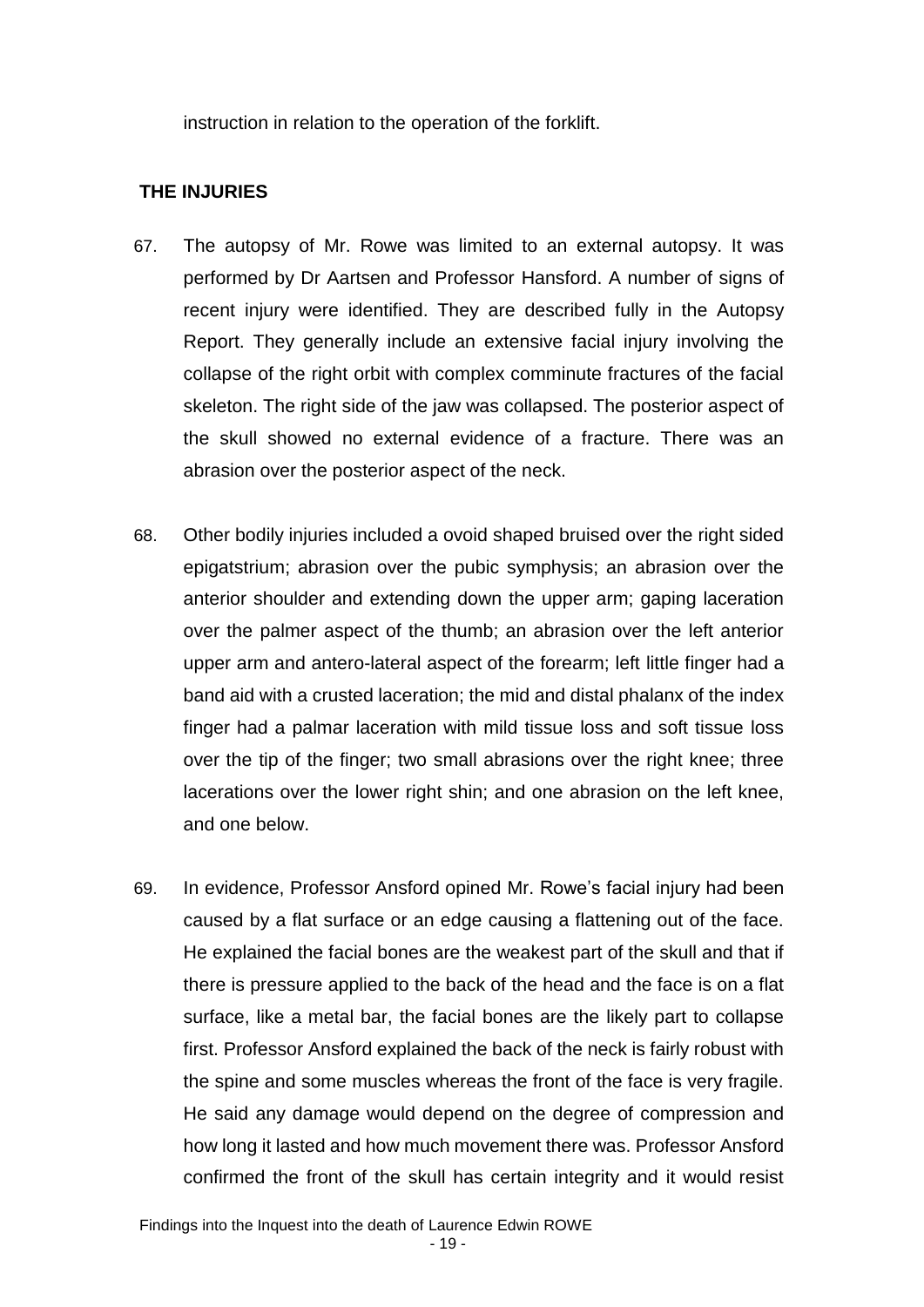being crushed to a point but would all of a sudden collapse once the pressure gets to a certain point.

- 70. Professor Ansford thought it was possible dropping the sliding mast cross member caused the injury to Mr. Rowe's neck and the facial injuries occurring with Mr. Rowe's face on an angle against the fixed mas cross member.
- 71. Professor Ansford is of the view Mr. Rowe's injuries on his right arm and shoulder are consistent with the pulleys and chains on the right hand side when looking from the operator's seat. This would have Mr. Rowe placed facing out away from the operator. He believes the injury on Mr. Rowe's left shoulder marries up with the pulley and chain on the left hand side of the forklift. Professor Ansford is of the view the injuries to Mr. Rowe's arms would have occurred, as the pulley was moving. He felt they were unlikely to have been caused by falling against the structures after Mr. Rowe was released from the mast.
- 72. Professor Ansford was unable to say how Mr. Rowe injured his fingers but confirmed they were caused by a crush injury. He could not say when the injury to the fingers occurred. He conceded they could have been entrapped in the chains or pulley but said he would have expected to see blood in the area. Professor Ansford thought it more likely than not Mr. Rowe's arms were outside the mechanism at the point when the fatal crush injury to Mr. Rowe's face occurred.
- 73. Professor Ansford was unable to say whether the crushing injury causing Mr. Rowe's entrapment or the sudden force, possible of a few seconds, caused Mr. Rowe's fatal injury.
- 74. Professor Ansford was unable to confirm when the injuries to Mr. Rowe's abdomen; or to his knees occurred. He says the parallel injuries across the top of Mr. Rowe's bottom are consistent with him being pinned up against the front bar of the operator's cabin.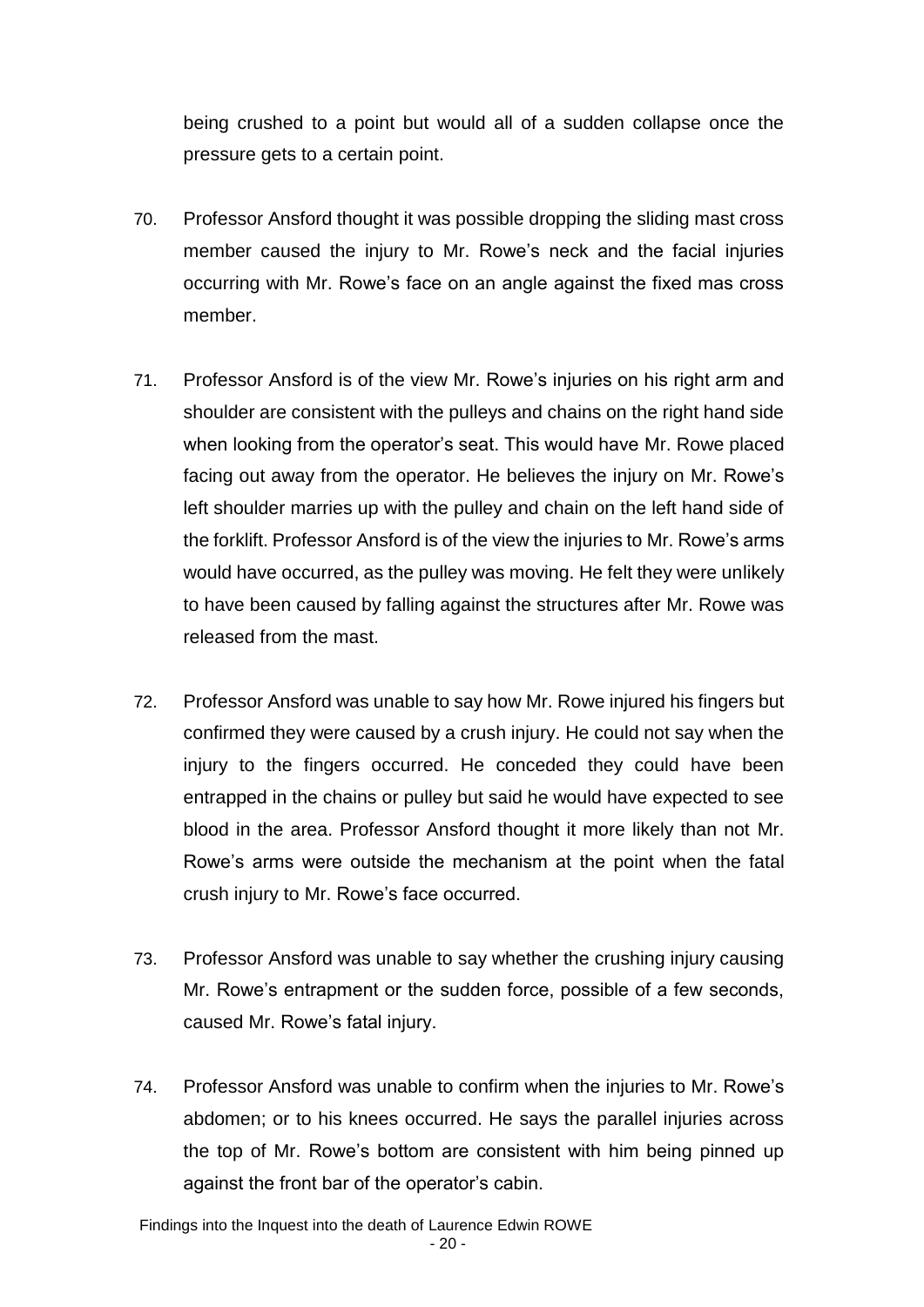### **PHYSICAL EVIDENCE**

- 75. There was some critical evidence obtained at the scene of the incident. The evidence included shoe prints on the dashboard of the forklift, scuff marks on two of the right hand operating levers; and blood at different locations on the forklift.
- 76. Sergeant Crank originally found Mr. Rowe's shoes were not a match for the imprint of shoe marks on the dashboard of the forklift. Sergeant Rasmussen, a QPS forensic scientist confirmed that was a reasonable assumption based on the methodology used by Sergeant Crank at the time he completed his investigation. Sergeant Rasmussen completed his own assessment of the shoe print and is of the opinion there is a potential the patterns on Mr. Rowe's shoes do match those on the dash of the forklift.
- 77. Sergeant Rasmussen determined the mark from the front to the back or vice versa, on the right hand side of the dash was a sliding mark. He was unable to establish the direction of the slide. He was of the opinion the mark was probably caused by Mr. Rowe's right shoe. The bloodstains in the area would have been deposited after the sliding mark. Sergeant Rasmussen was not able to determine when it was put there.
- 78. Sergeant Rasmussen confirmed there had been some forceful contact in the area of the levers. He came to this conclusion, as there was dust on the surrounding areas. He was not able to confirm or exclude that there had been forceful contact with the third lever, which was covered in electrical tape.
- 79. Mr. Rowe's facial wound and the open wounds to his left index finger and right thumb were all sources for bloodshed. The photograph of Mr. Rowe's T-shirt did not allow full assessment of the blood loss on to Mr. Rowe. Further, without the shirt, testing could not be undertaken to determine the nature of the blood loss. The same applied to Mr. Rowe's shorts.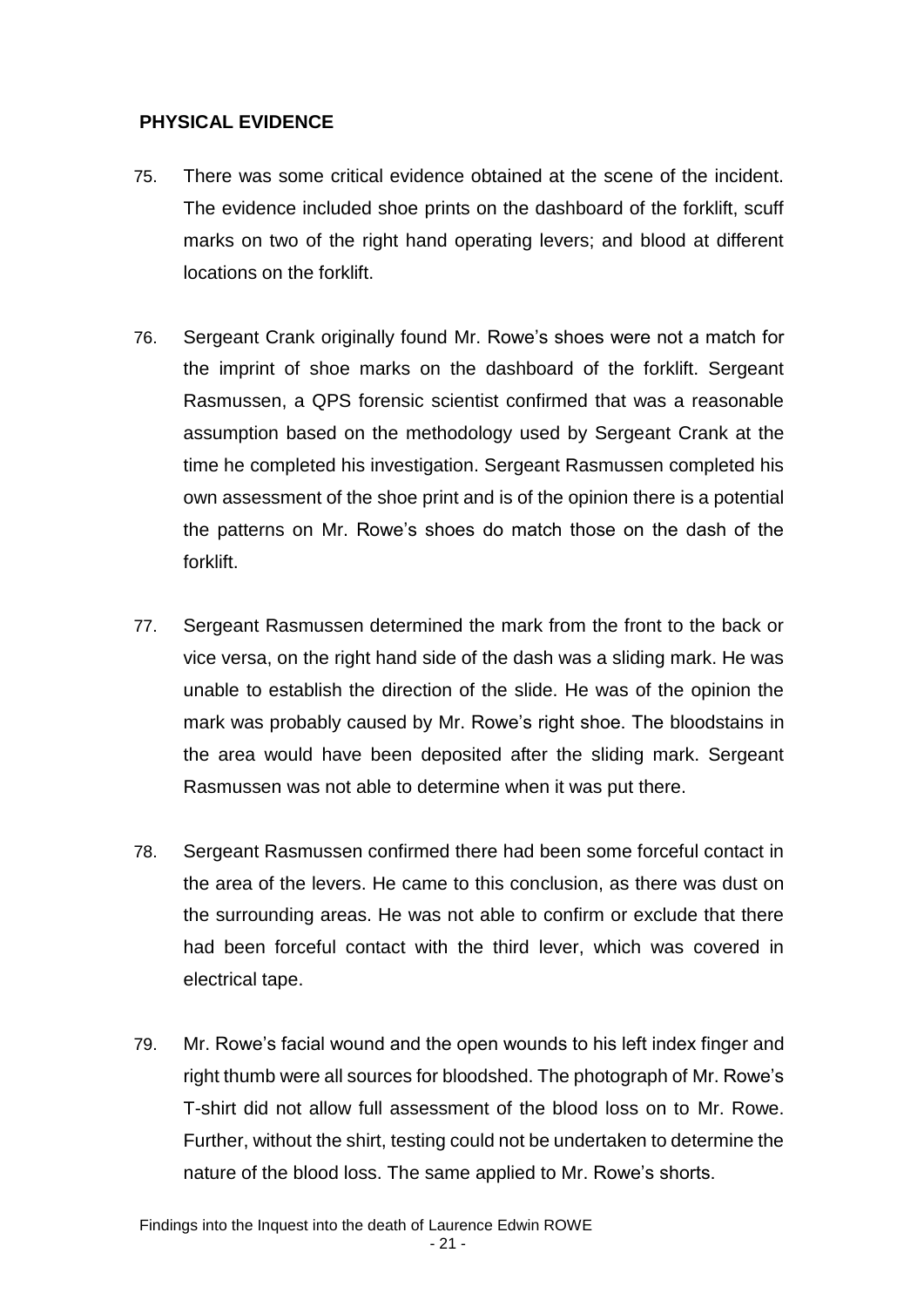- 80. There was projected blood on to the canopy cover of the operator's cabin. Sergeant Rasmussen concluded the direction of the blood had come somewhere forward of the cabin. He was not able to confirm or exclude where the blood came from. He though thought it probable it had come from the fixed mast cross member.
- 81. There was blood across the top and the leading edge of the fixed mast cross member but none on the top of the sliding mast cross member. Sergeant Rasmussen was of the view this was because the fixed mast was exposed to a blood source and the sliding mast had not. He reported there was body tissue on the leading edge of the fixed cross member, blood underneath it, which is projecting away, and blood on top of it. He explained his reference to the 'leading edge of the fixed cross member' is the side of the cross member which cannot be seen from the operator's cabin. Sergeant Rasmussen suggests the body tissue on the fixed mast cross member leads him to suspect that is the surface, which is involved in causing the injury to Mr. Rowe's face.
- 82. There was passive drip and projected blood on the sloping front of the operator's cabin frame. The distribution of the blood was consistent with secondary splatter associated with blood dripping into blood or ricocheting during fall. Sergeant Rasmussen concluded the distribution of the blood pools, possible dripped blood, associated splatter, and the majority of the other projected blood was consistent with originating from the general area of the fixed mast cross member. He was not able to determine from his blood splatter analysis whether Mr. Rowe was in front or behind the mast at the time his injury occurred.
- 83. Except for two small droplet stains on the top right tine, there were no obvious bloodstains in the area forward and inclusive of the front of the backrest frame to the tines.
- 84. There was blood staining consistent with Mr. Rowe's head being over the

Findings into the Inquest into the death of Laurence Edwin ROWE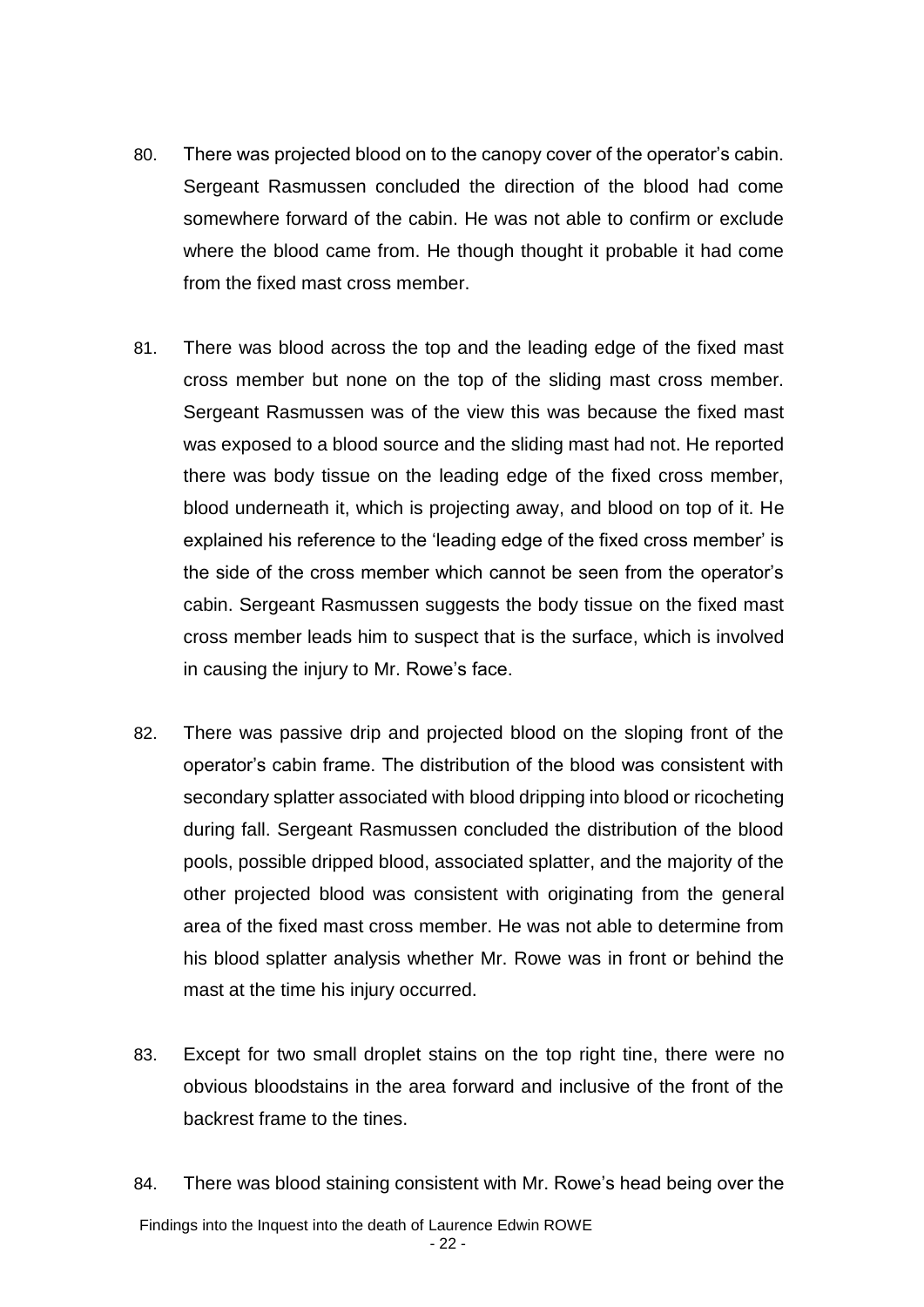mudguard and wheel. There was also evidence some of the blood drops might be altered by contact in that area. This is consistent with Mr. Rowe being suspended for a period over the mudguard with his head out to the side.

## **THE THEORIES**

- 85. The investigating officers from the QPS and WH&S have canvassed a number of theories as to the immediate circumstances leading to the fatal injury and the mechanism of that injury. Further theories were developed throughout the first five days of the inquest.
- 86. SC Hutchinson took over the investigation from Sergeant Crank. SC Hutchinson did not attend the scene and did not personally interview any of the witnesses. This was his first investigation of an industrial accident involving a forklift. He had no training in forklift operation and did not ever operate the forklift concerned in this incident. He did not have any scientific input on developing his theories. Sergeant Crank was not called to provide evidence at the inquest.
- 87. Sergeant Crank developed two possible scenarios as to how the incident occurred, SC Hutchinson, three. SC Hutchinson's second and third theories are consistent with Sergeant Crank's theories. SC Hutchinson's theories include:
	- A. That Mr. Rowe was standing with his head oriented backwards to 180 degrees to his body with his head on the fixed mast cross member;
	- B. That Mr. Rowe's head was resting on the fixed mast cross member whilst he was standing between the mast and the operator's cabin, pinned by the mast - his body and head were pulled down by the sliding mast cross member so that he was bending over to touch his toes (Sergeant Crank's scenario 2); and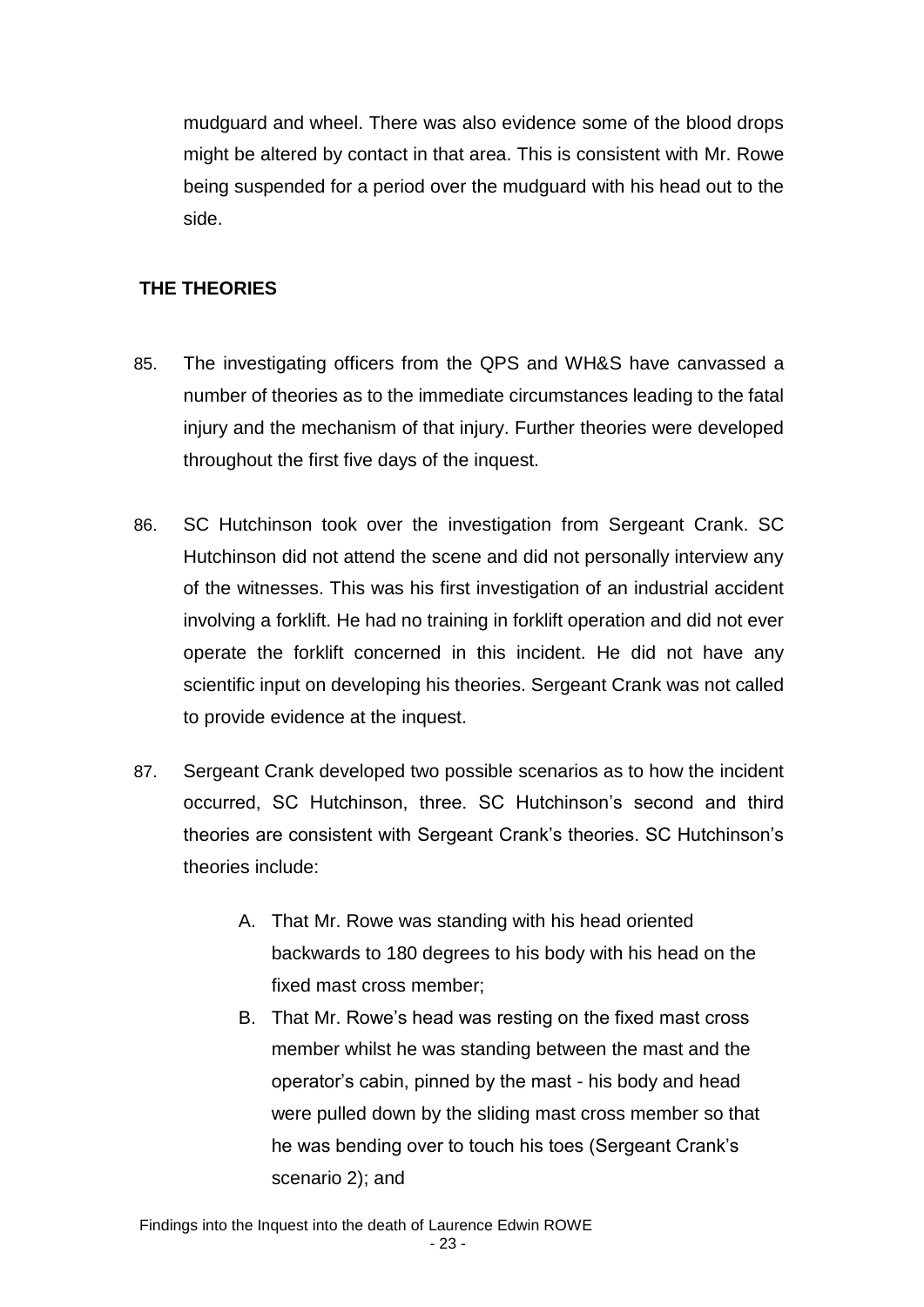- C. That Mr. Rowe is standing on the tines with either Mr. Curtis or Mr. Lowry operating the tines – as they are lowered Mr. Rowe reaches through the mast to retrieve his glasses from the top of the operator's cabin – as he does the operator lowers the sliding mast cross member – Mr. Rowe's face rests on the leading edge of the fixed mast cross member and the sliding cross member is lowered on to Mr. Rowe (Sergeant Crank's scenario 1).
- 88. Sergeant Crank formed the view the evidence supported his Scenario 1 but the witness versions supported his Scenario 2. Sergeant Crank was concerned the statement of Mr. Lowry and Mr. Whitelock were similar and questioned whether they had been 'bundled' up to the house and told not to speak with anyone, and a version had been fabricated between the parties. He then reported ultimately it was his opinion both were honest witnesses and it may have been the case they subconsciously filled in the blanks to join other component parts to have their version make a logical sequence of events.
- 89. SC Hutchinson conceded his theories may change somewhat or could be affected by scientific evidence that was to be provided to the inquest. SC Hutchinson conceded his scenario A really had no logic to it and said whilst it was a thought he now believed it was not possible and that it should be eliminated. SC Hutchinson believed on the evidence there was an argument for scenario B and C.
- 90. At the conclusion of his report he leaned towards scenario C as the most plausible explanation for what had occurred but following discussions with Sergeant Rasmussen, a scientific officer, reviewing autopsy photos and Dr Grigg's further evidence, weight could be attributed to scenario B. The scenario being more consistent with the witness statements.
- 91. SC Hutchinson advised if Mr. Rowe's feet were pushing back against the controls, he could not cause the compression injury because pushing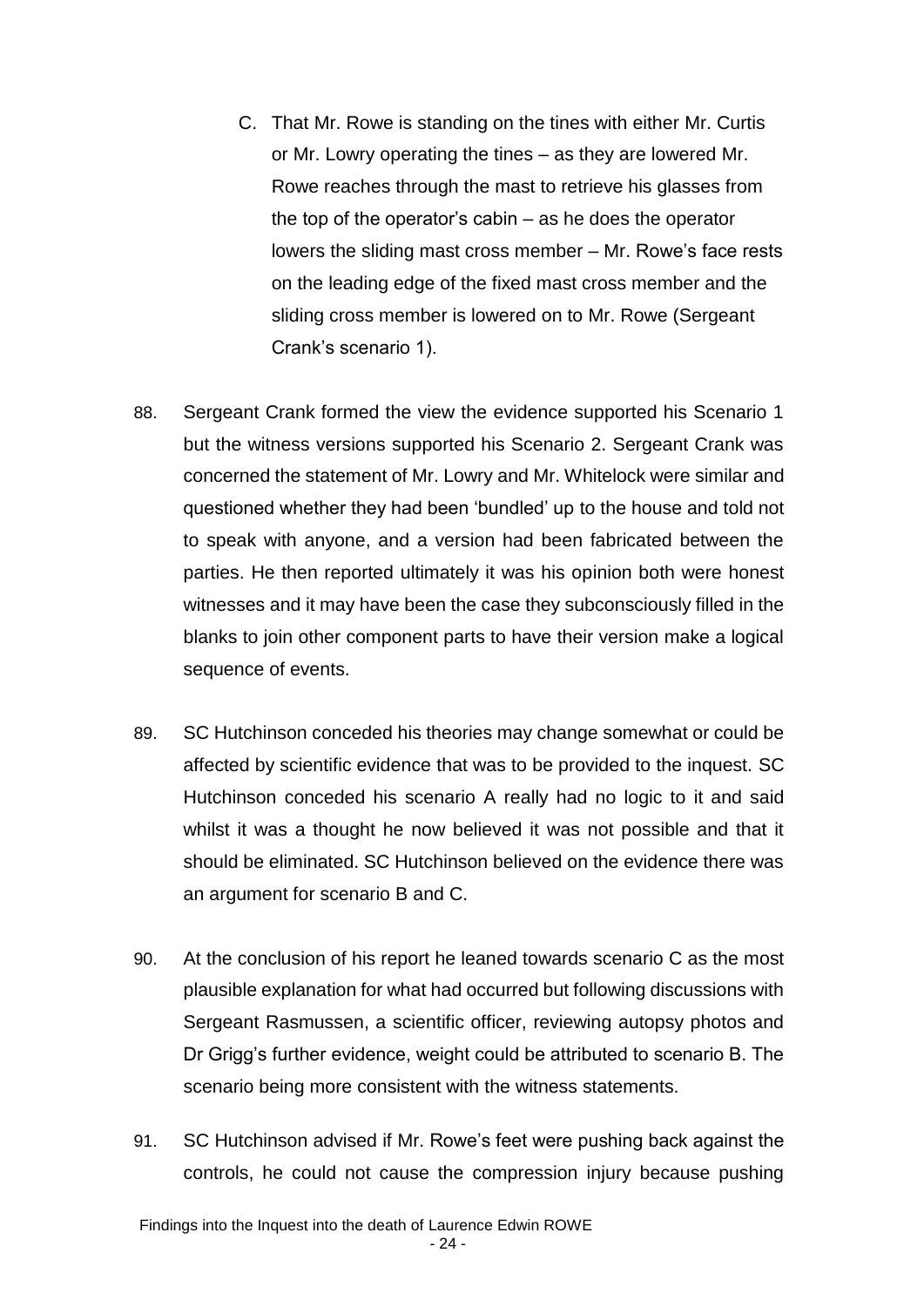against those levers would not cause the sliding inner mast cross member to lower. He thought as a result there had to be the intervention of another person and that that intervention could have been in good faith.

- 92. Mr. Durdev of WH&S posed three theories in his report:
	- a) Mr. Rowe operated the forklift controls himself, by leaning and extending through the forklift mast components, and has been inadvertently crushed whilst doing so; or
	- b) Mr. Rowe initially operated the forklift controls by himself by leaning and extending through the components, before inadvertently becoming partially trapped, before someone else has come to his aid who has tried to help, but accidentally inflicted further and ultimate fatal crush injuries by lowering the tines rather than raise them which would have most probably released the pressure being inflicted onto Mr. Rowe; or
	- c) Some other person has operated the forklift, causing the tines to descend, whilst Mr. Rowe had his head and torso within the subject area of entrapment.
- 93. In evidence, Mr. Durdev advised he had formed the view the physical evidence did not marry up with the witness statements. He thought Mr. Rowe had to be standing on the tines and protruding through the mast when the injury occurred. He postulated that Mr. Rowe was reaching through to the cabin and somehow operating the levers. He advised he was approaching the scenario from a layperson, not an expert in blood splatter. He qualified his thoughts by saying the witnesses were quite forthright in ways that they did see Mr. Rowe in the area between the mast and the cabin.
- 94. During Dr Grigg's investigation he attempted to reinact SC Hutchinson's Scenario C. He said whilst it was probably possible to reach through to retrieve the spectacles he found it much more difficult, if not impossible to place his eyes on the rear edge of the fixed mast cross member.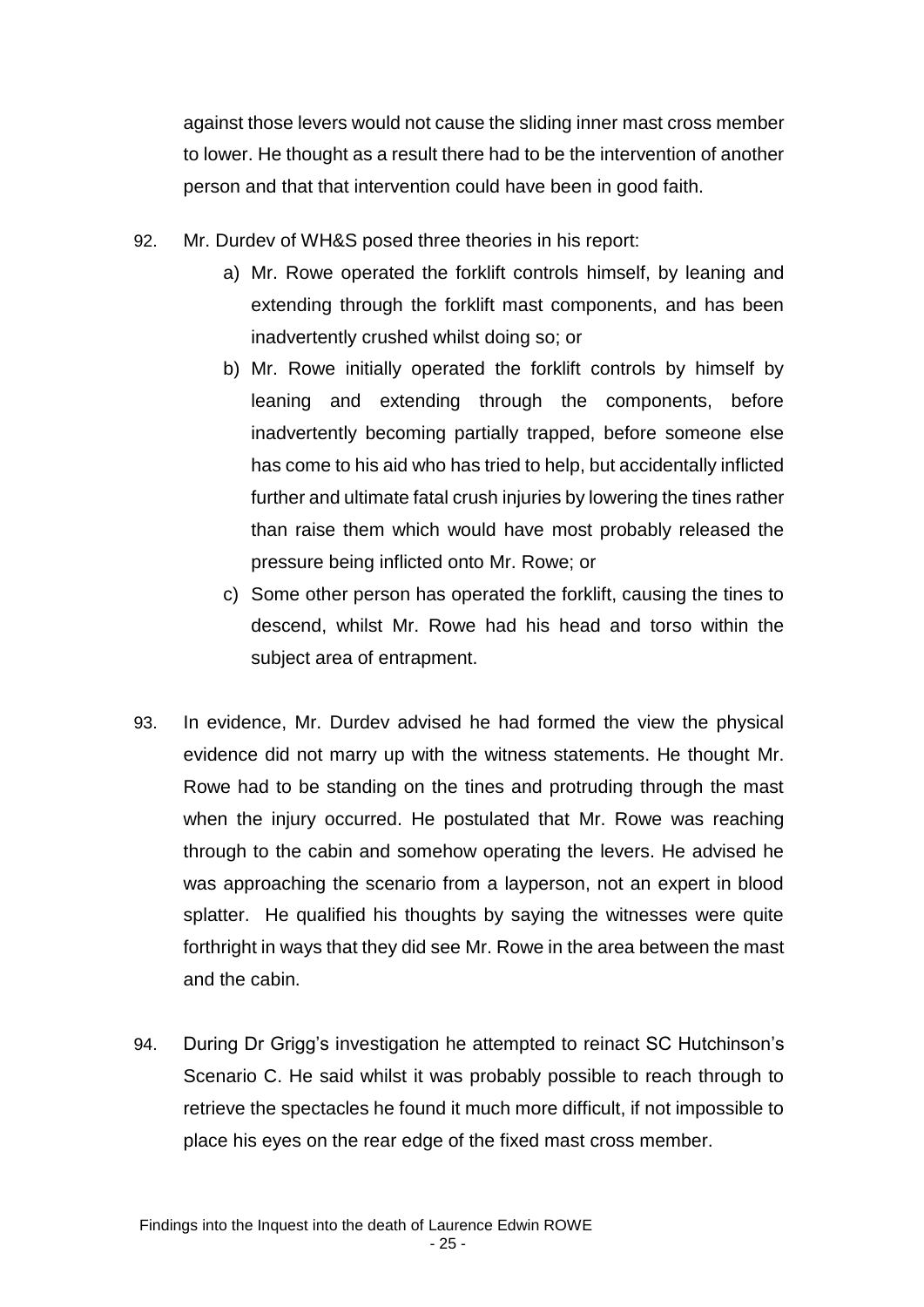- 95. Dr Grigg is of the opinion there is a low possibility the incident occurred as proposed by SC Hutchinson's Scenario C. He is of the opinion the incident occurred essentially as described in Scenario B, which is consistent with the statements of Mr. Lowry and Mr. Whitelock. Dr Grigg said the principal reasons being:
	- a) the blood on the underside of the fixed mast cross member and the rub markings and fabric prints can be seen on the back and bottom side of the sliding mast cross member are consistent with Mr. Rowe's head being forward of his neck when the sliding mast descended;
	- b) the mechanism of injury is consistent with Mr. Rowe's face on the fixed mast cross member and the sliding mast cross member contacting Mr. Rowe's neck;
	- c) the wiped area on top of the dash and the scrape marks on the fronts of the mast tilt and fork tilt levers are consistent with Mr. Rowe's shoe having slid down into the region between the dashboard and the control levers causing the mast to tilt backwards;
	- d) the wiped area on top of the dash and the scrape marks on the front of the forward-reverse lever, are consistent with Mr. Rowe's left foot having made contact with that lever causing the forklift to move backwards;
	- e) when standing on the forks facing backwards, leaning against the top rail of the fork backrest guard, a person with a stature similar to Mr. Rowe could not place their head in a position where their eyes would be near the front edge of the fixed mast cross member when the sliding mast was near the fully lowered position, as necessary for the head to be crushed;
	- f) when standing on the dash (or with the feet jammed between the levers and the dash) it is not difficult for a person with a stature similar to Mr. Rowe to place their head in the trapping space; and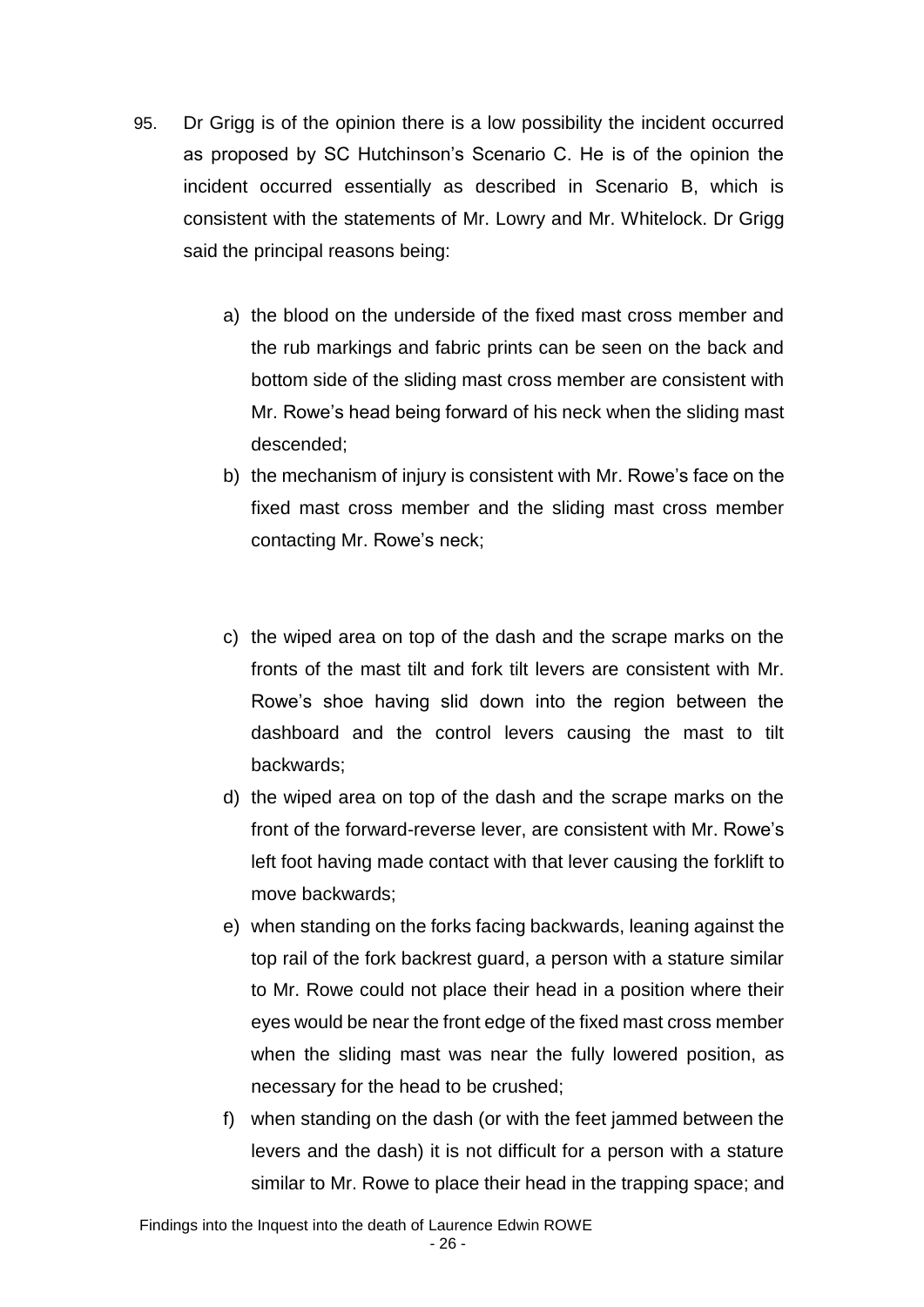- g) It would be expected that if rendered unconscious, the blood and Mr. Rowe would fall down between the mast and the canopy of the forklift. It could also be possible for the blood to fail to fall on the front of Mr. Rowe's shirt.
- 96. Dr Grigg says due to no scrape marks on the front of the sliding mast control lever it is possible Mr. Rowe's foot did not make significant contact with the lever. He suggests in attempting to relieve the pressure from the other levers Mr. Lowry may have inadvertently caused the sliding mast control lever to move forward.
- 97. Dr Grigg is of the view the evidence strongly supports the theory that Mr Rowe was was standing on the dashboard of the forklift facing forwards immediately prior to his head being crushed. Sergeant Rasmussen says the evidence suggests the injury to Mr Rowe's face was caused on the front side of the fixed cross member. In his report, Dr Grigg concluded:
	- *a) There is a very low or negligible probability that the deceased was standing on the tines and reaching back through the mast when his head was crushed.*
	- *b) There is a very high probability that the deceased was standing on the dashboard of the forklift facing forwards immediately prior to his head being crushed.*
	- *c) The switching off of the engine of the forklift had nothing to do with the causation of the injuries but it must have occurred after the deceased was released from the trapping space.*
	- *d) The descent of the sliding mast may have occurred as a result of inadvertent forward movement of the sliding mast control lever when efforts were being made to push the other control levers forwards to prevent the mast tilting backwards.*
	- *e) The available evidence does not include any explanation for the presence of the deceased on the dashboard of the forklift, however the impression is gained that the forklift was being used as a mobile work platform associated with grinding and movement*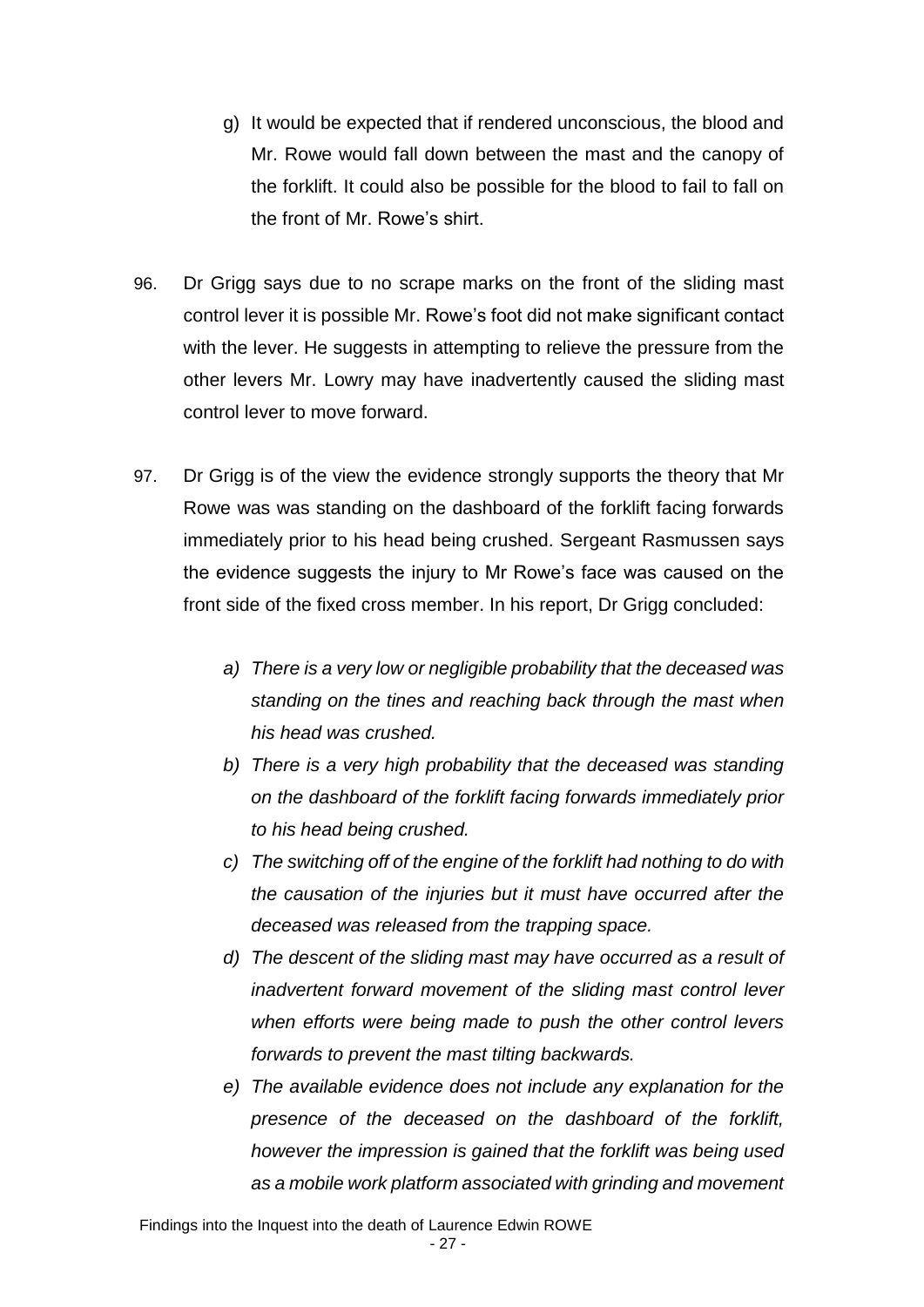#### *of an aluminium beam.*

- 98. Dr Grigg was present during the evidence of Mr. John Curtis and Mr. Brian Curtis. He was recalled to clarify whether his conclusions were consistent with the version of evidence provided by Mr. Brian Curtis. Dr Grigg was of the view all but point three in his conclusions remained accurate and that the conclusions he reached were consistent with the version of events provided by Mr. Brian Curtis. He advised point three of his conclusions was no longer accurate because he was not aware the engine had been turned off and then restarted in order to release Mr. Rowe. Dr Grigg said it made sense. He says Mr. Brian Curtis' evidence does not change his view as to what he says most probably occurred.
- 99. Based on his assessment of the physical evidence and reviewing the witness statements Sergeant Rasmussen also had a theory. He surmised Mr. Rowe was positioned between the operator's cabin and the mast and his body is bent over the fixed mast cross member. His face would have been positioned so that his face from his denture to his eyebrow is over the fixed mast cross member. With the mechanism of the sliding mast coming down pressure is applied to the back of his right head so his head is making contact over the top of the leading edge of the fixed mast cross member. As the sliding mast cross member comes down it pushed his head down around and onto the mast that would have skewed his body up at the same time taking his left eye where there is a release of energy causing the blood splatter on to the back of the canopy on the operator's cabin. His torso would have been positioned to the right creating a barrier. This theory is generally consistent with that of Dr Grigg.

### **WHICH THEORY IS MOST PLAUSIBLE**

100. A number of suggestions arise in the evidence concerning what Mr. Rowe was doing, and where he was attempting to position himself on the forklift immediately prior to the incident. Mr. Whitelock recalled earlier in the day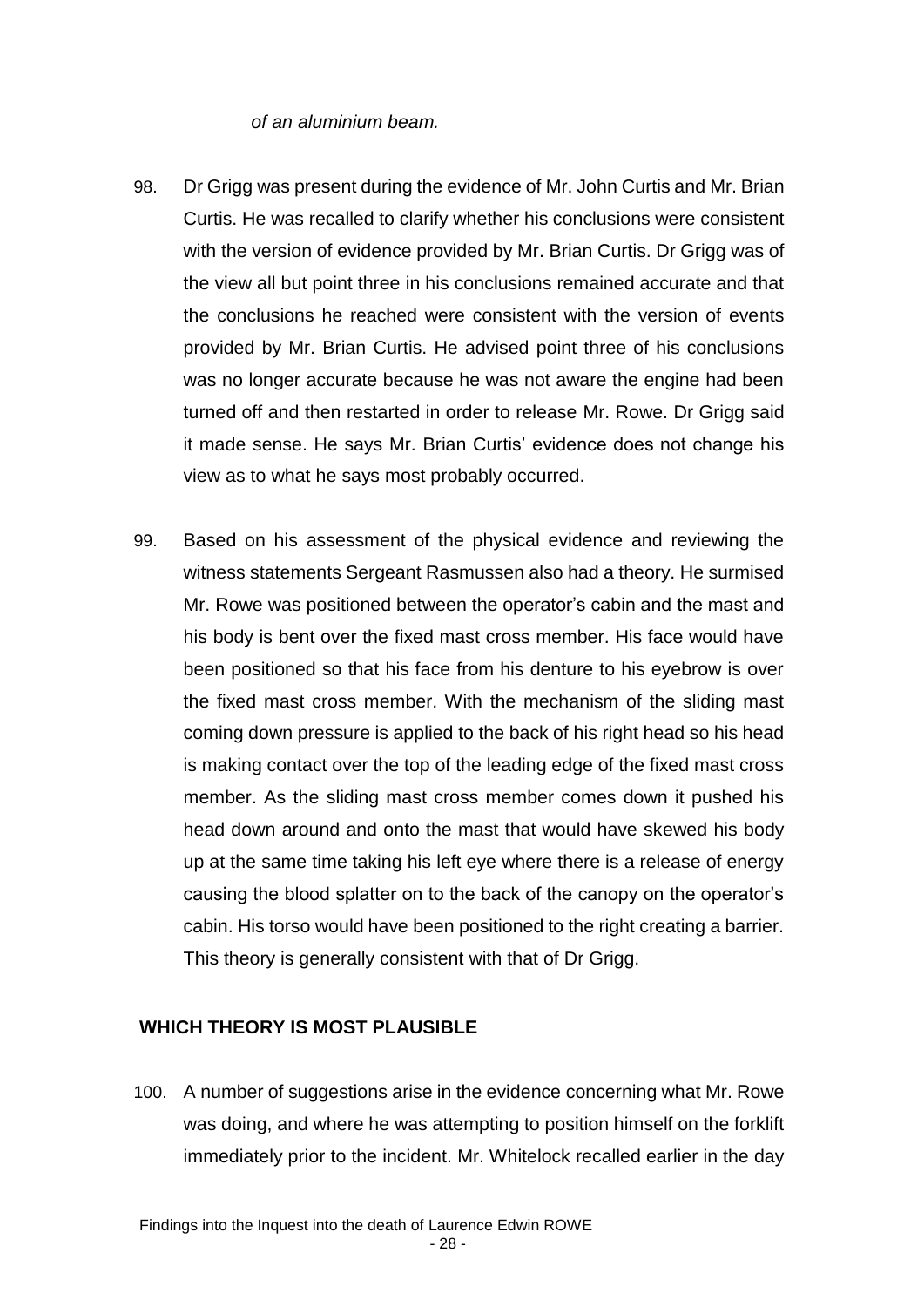Mr. Rowe was standing on the tines with Mr. Curtis driving the forklift (an assertion Mr. Curtis denied). In the minutes prior to the incident, Mr. Lowry recalls seeing Mr. Rowe standing on the forklift tines. Whilst it is likely Mr. Rowe was on the tines shortly prior to the incident, on the evidence it has not been established as to how he came to be on the dash of the forklift.

- 101. However, as to the mechanism of injury. I find that it is more probable than not that:
	- a) immediately prior to the incident:
		- i. the forklift was located under the aluminium beam close to the trailer;
		- ii. the forklift was on, without the brake engaged;
		- iii. Mr. Rowe was using the forklift with a view to moving the alumimium beam;
		- iv. Mr. Brian Curtis was sitting in the excavator speaking with Mr. Lowry;
		- v. Mr. Brian Curtis was facing away from where Mr. Rowe was located;
	- b) Mr. Rowe placed his feet on the dash of the forklift and they slipped down, causing:
		- i. the forklift to go into reverse;
		- ii. the tilt lever to engage; and
		- iii. the mast to move towards Mr. Rowe trapping his body between the operator's cage and the mast;
	- c) the force of the mast against Mr. Rowe's body caused Mr. Rowe to bend over around the torso and his head to be placed in between the fixed mast cross member and the sliding mast cross member;
	- d) in a desperate attempt to free Mr. Rowe by pushing against the tilt control to release the mast, Mr. Lowry inadvertently also moved the control closest to the steering wheel which lowered the mast, causing the sliding fixed cross member to come into contact with Mr. Rowe's head;
	- e) at or around the same time Mr. Brian Curtis turned the forklift off;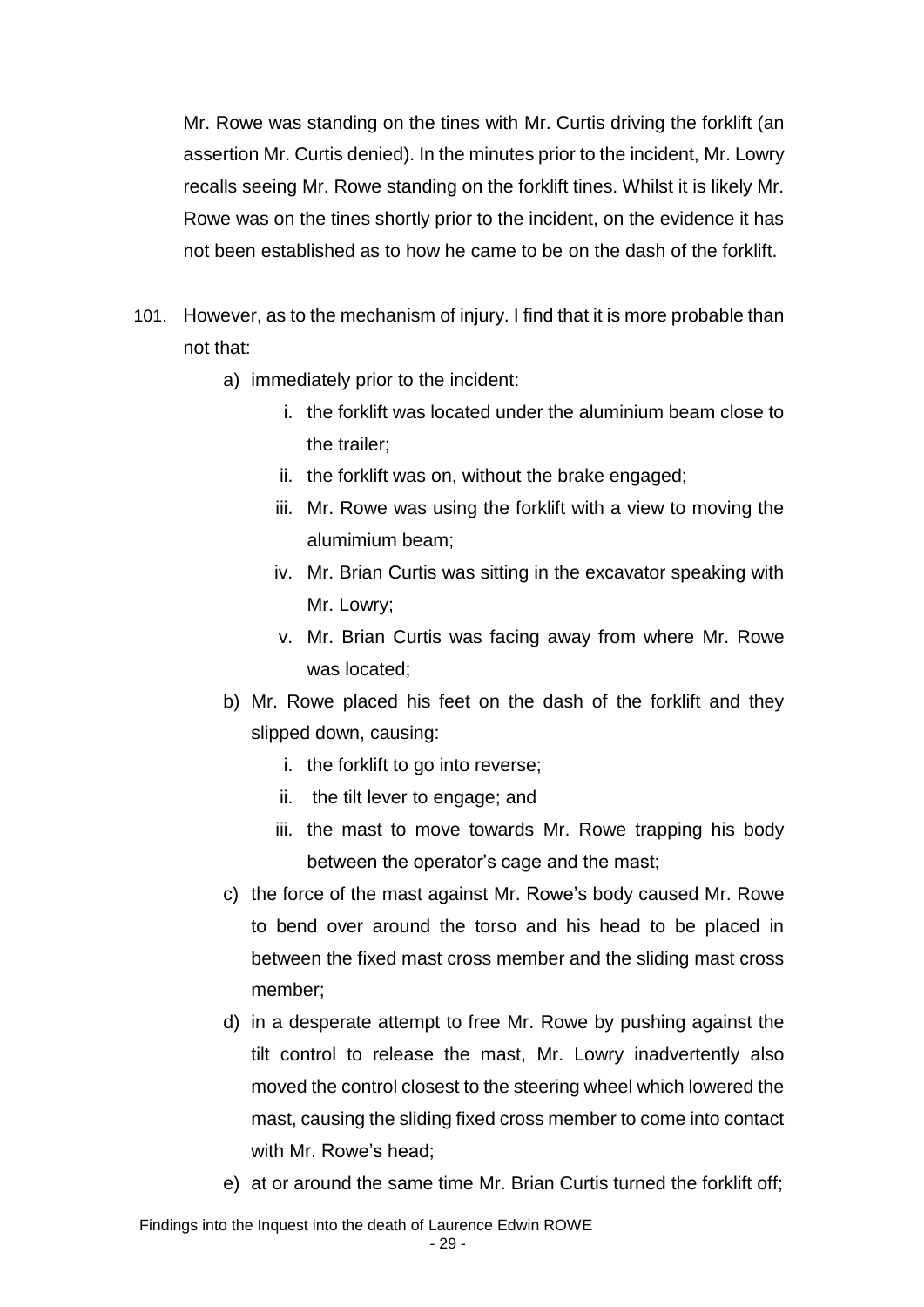- f) there was a gush of blood which coincided with Mr. Rowe no longer moving; and
- g) Mr. Brian Curtis turned the forklift back on to release the tilt and raise the mast in order to free Mr. Rowe.

## **ANALYSIS OF THE CORONIAL ISSUES**

## *The identity of Mr Rowe including when, where and how he died, and the cause of death*

- 102. In accordance with section 45 of the *Coroners Act 2003* ('the Act'), I make the following findings:
	- a. the identity of the deceased person was Laurence Edwin Rowe;
	- b. the deceased person died as a result of being trapped in a forklift between the mast and operator's cage, with his head becoming crushed between the sliding mast cross member and the fixed mast cross member;
	- c. the date of death the deceased person died was 18 August 2008;
	- d. the place of death the deceased person died was 156 Eastlake Street, Carrara, Queensland; and
	- e. The cause of death was head injury.

## *Determine the surrounding events and circumstances leading up to the death*

103. The events and circumstances leading up to Mr. Rowe's death have been canvassed in detail above.

### *Examine any/all safety management standards in operation at BMP at the*

Findings into the Inquest into the death of Laurence Edwin ROWE - 30 -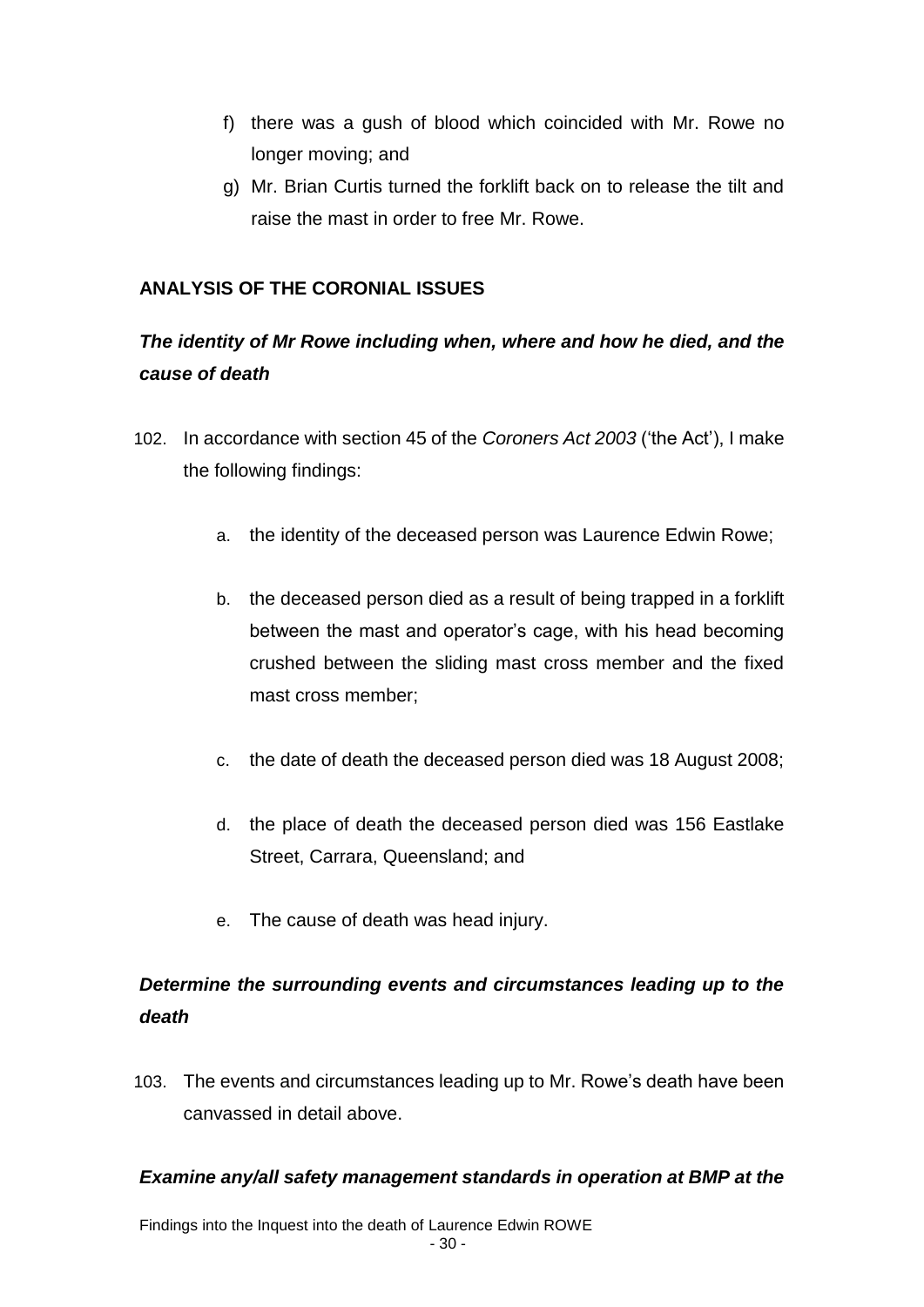## *time of the death, and if applicable, the adequacy of those safety management standards*

- 104. The safety management standards at BMP have been examined. It has been established that BMP had no safety management standards to speak of in operation at the time of the incident. Some observations include that BMP had:
	- a) no operating manual for the forklift;
	- b) no risk management procedures in place;
	- c) no induction manual or training;
	- d) no maintenance records for the forklift;
	- e) allowed consumption of alcohol by Mr. Curtis at lunchtime prior to the incident; and
	- f) had a general disregard for safety.

## *Examine any/all safety management standards relating to the use and operation of the forklift*

105. It has been established there were no safety management standards in place in relation to the operation of the forklift.

## *To examine and review any/all formal/informal staff training undertaken by BMP to any/all staff operating the forklift during the course of their employment*

106. It has been established there was no formal or informal staff training undertaken by BMP to any/all staff operating the forklift during the course of their employment. Mr. Brian Curtis and Mr. John Curtis both admitted to operating the forklift without the relevant license.

## **RECOMMENDATIONS IN ACCORDANCE WITH S46**

107. Section 46 of the Act provides that a coroner may comment on anything connected with a death that relates to: